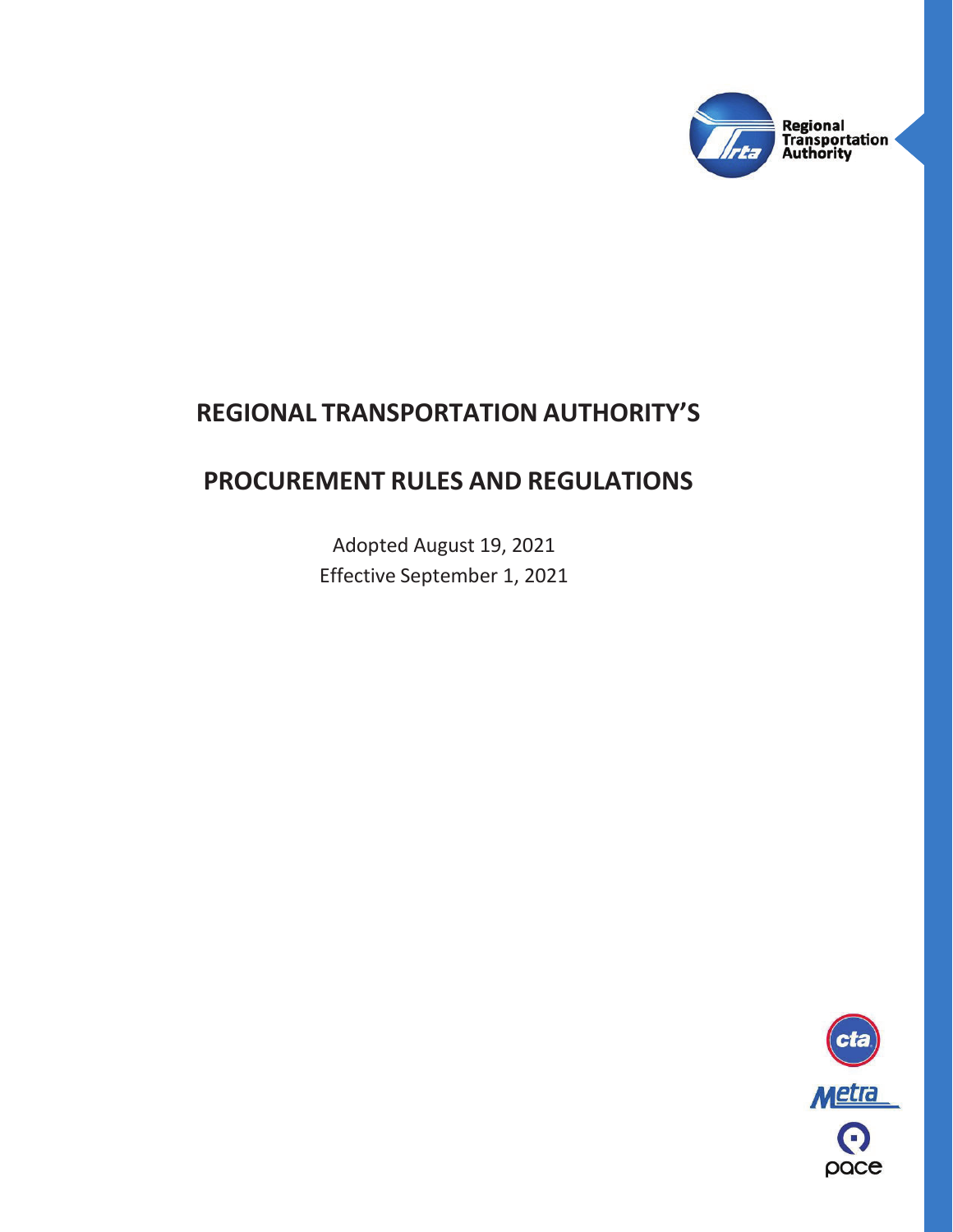# **TABLE OF CONTENTS:**

- ARTICLE 1: Preamble
- ARTICLE 2: Authorizing Ordinance
- ARTICLE 3: General
- ARTICLE 4: Definitions
- ARTICLE 5: Competitive Procurements
- ARTICLE 6: Non-Competitive Procurements
- ARTICLE 7: General Requirements
- ARTICLE 8: Improper Conduct and Prohibitions
- ARTICLE 9: Business Enterprise Programs
- ARTICLE 10: Approval and Execution Requirements
- ARTICLE 11: Debarment and Suspension Procedures
- ARTICLE 12: Bid Protest Procedures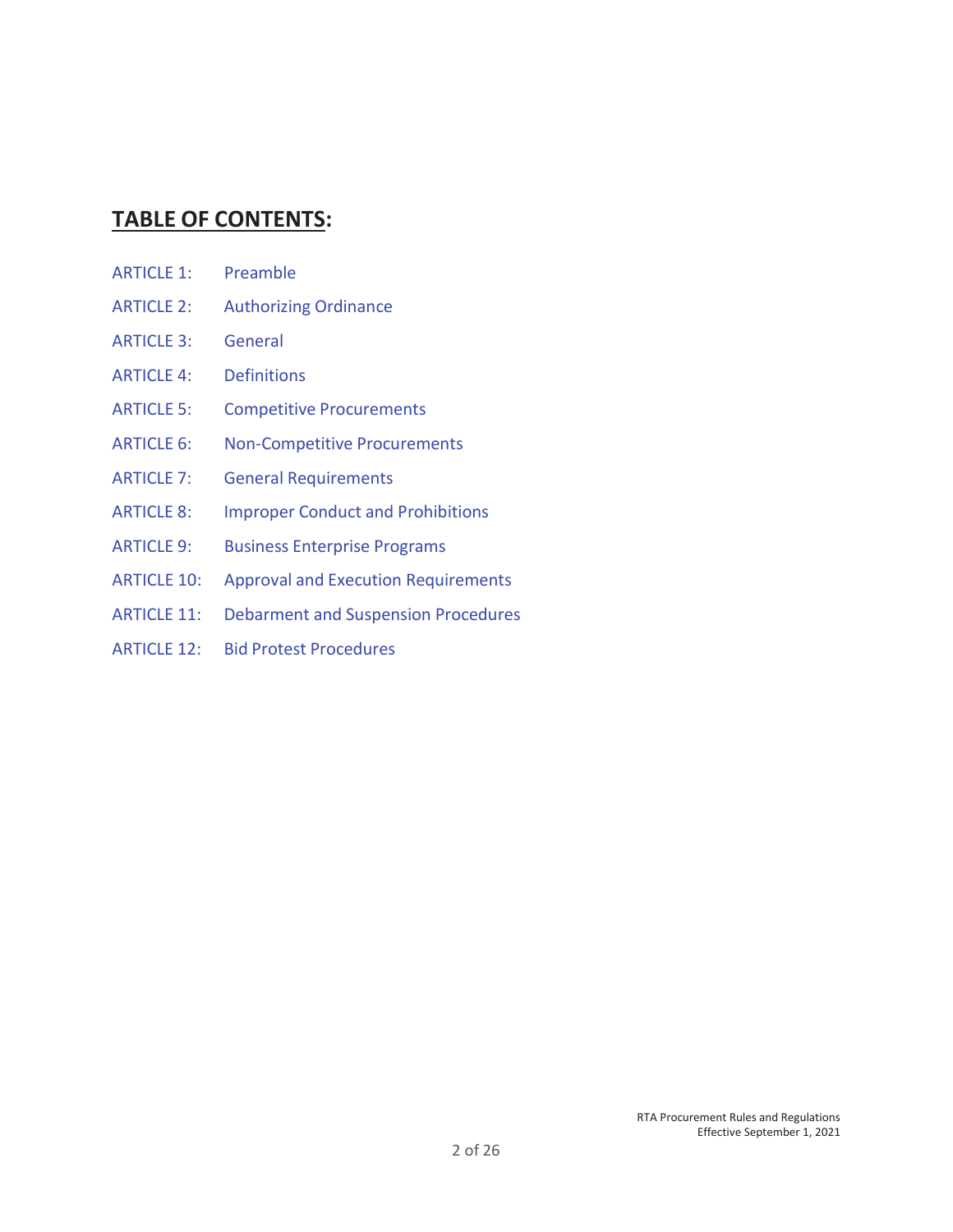# **ARTICLE 1: Preamble**

By the authority granted under Section 4.06 of the Regional Transportation Authority Act ("RTA Act"), 70 ILCS 3615/1 *et. seq*., the RTA Board of Directors (the "Board") has adopted these Procurement Rules and Regulations ("Regulations"), subject to all applicable State and Federal laws, regulations, and policies. These Regulations and Regulations supersede and amend or repeal any prior rules, regulations, by-laws, or ordinances approved by the Board that are in conflict. These Regulations apply to all RTA procurements and contracts solicited immediately after the Board approves said Regulations.

The Regulations shall be interpreted subject to the RTA Act. In an instance where either the RTA Act or the Regulations contains a stricter provision, the stricter provision shall apply; and in any instance in which a direct conflict arises between the RTA Act or these Regulations, the RTA Act shall apply.

The Regulations have been adopted to ensure that goods, equipment, material, supplies, and services are obtained in a timely, efficient, and economical manner consistent with sound business judgment and administrative policy.

The standards and procedures prescribed in the Regulations apply to all members of the Board and all persons employed by the RTA, who are required to comply with the provisions.

# **ARTICLE 2: Authorizing Ordinance**

A copy of Ordinance No. 2021-, which gives full force and effect to these Procurement Regulations, is attached.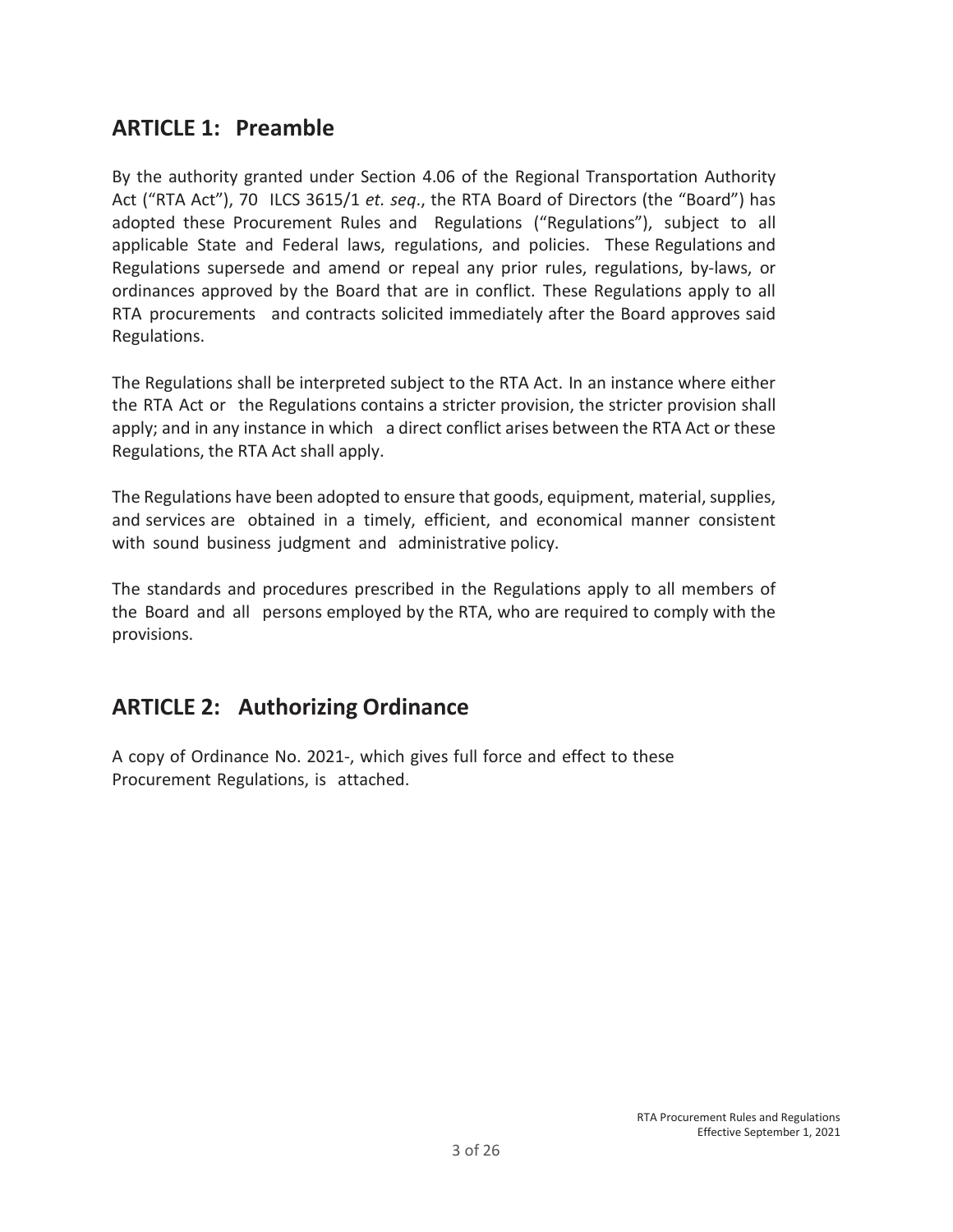#### **ORDINANCE NO. 2021-48**

**WHEREAS**, the Regional Transportation Authority (the "Authority") has previously adopted Procurement Rules and Regulations which have been amended from time-to-time;

**WHEREAS**, Section 3.05 of the Regional Transportation Authority Act, 70 ILCS 3615, *et seq.* (the "RTA Act") provides that the Board of Directors of the Authority (the "Board") may adopt rules or regulations with the affirmative votes of at least 9 Directors;

**WHEREAS**, Section 4.06 of the RTA Act provides that the Board is required to adopt regulations governing the acquisition by the Authority of goods or services involving a cost in excess of the statutory threshold;

**WHEREAS**, Section 4.06 of the RTA Act provides that such regulations adopted thereunder may provide for certain enumerated exceptions to those requirements;

**WHEREAS**, Section 4.06 of the RTA was amended by the legislature of the State of Illinois on September 22, 2017 to align the threshold for public bidding with the Federal Transit Administration's small purchase threshold for certain categories of procurements,

**WHEREAS**, certain federal regulations have changed the period allotted to bidders and proposers to provide required information regarding DBE participation; and

**WHEREAS**, the Authority desires to avail itself of the provisions of Sections 3.05 and 4.06 of the RTA Act and repeal its existing Procurement Rules and Regulations in their entirety and replace them with the attached Procurement Rules and Regulations.

# **NOW, THEREFORE, BE IT ORDAINED BY THE BOARD OF DIRECTORS OF THE REGIONAL TRANSPORTATION AUTHORITY THAT**:

- 1) The Authority's existing Procurement Rules and Regulations are hereby repealed in their entirety and are replaced by the attached amended Procurement Rules and Regulations, the form, but not the substance, of which may be edited from time to time, without additional approval of the Board, to correct typographical errors and the like as necessary.
- 2) The Executive Director is hereby authorized and directed to republish the Procurement Rules and Regulations enacted by this ordinance and to take such other actions as she deems necessary to implement, administer, and enforce this ordinance.

#### **ADOPTED AUGUST 19, 2021**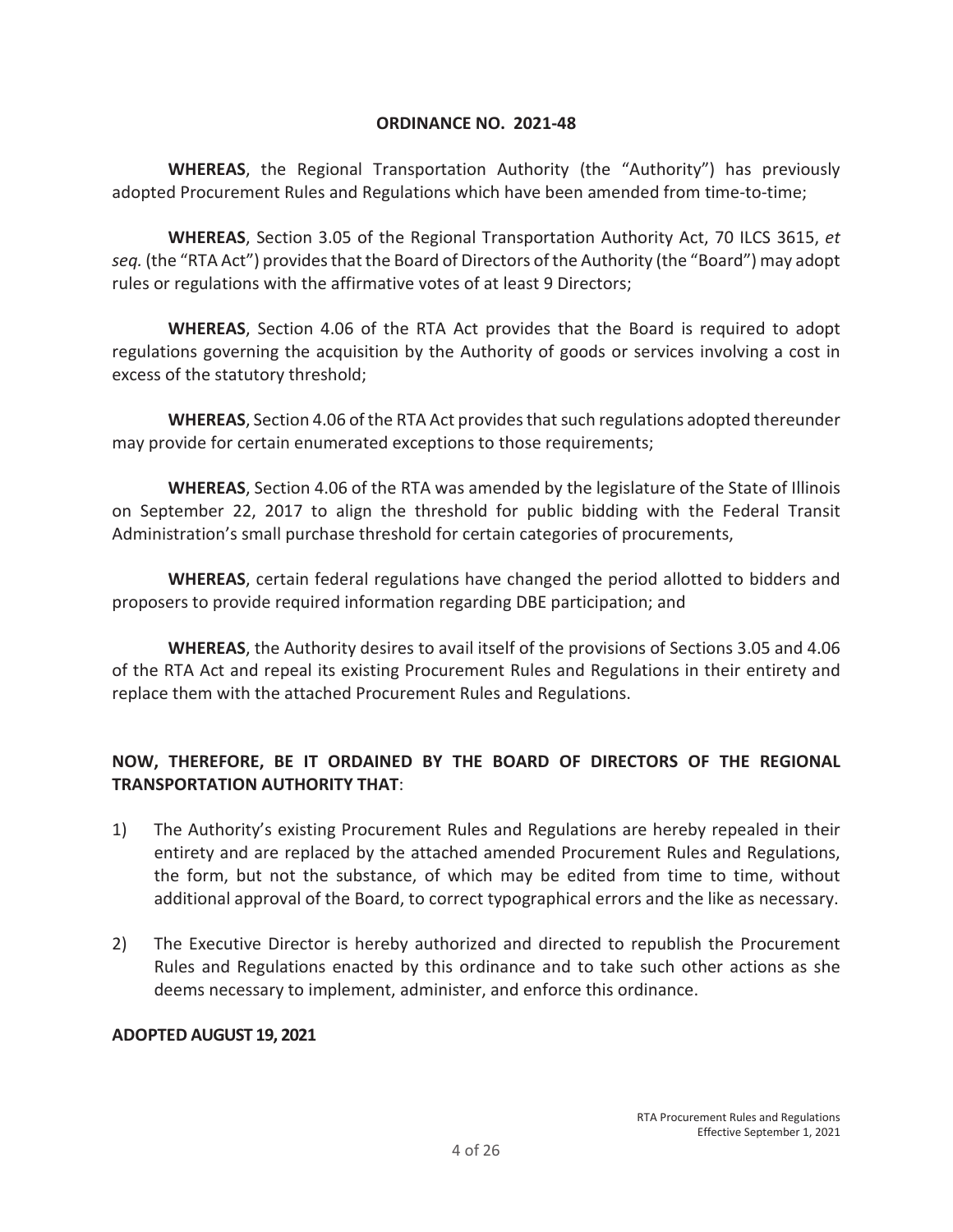# **ARTICLE 3: General**

### **3.1 References**

Wherever appropriate in these Regulations, the singular includes the plural, and the masculine includes the feminine.

### **3.2 Severability**

If any provision of these Regulations or application thereof is held unconstitutional or otherwise invalid, the remaining Rules and Regulations or parts thereof will remain in full force and effect. If any provisions of these Regulations or application thereof conflicts with any federal or State of Illinois law, said law will control.

### **3.3 Amendment**

These Regulations may be amended or modified by the affirmative vote of at least nine (9) Directors voting at any regular meeting of the Board or at any special meeting of the Board for that purpose.

# **ARTICLE 4: Definitions**

**Addendum:** A written change or clarification to a solicitation issued prior to the due date for offers. An addendum may include a time extension of the stated due date for the solicitation.

**Bid:** A document conveying an offer submitted in response to an Invitation for Bids.

**Bidder:** An entity that submits a bid. An individual, firm, partnership, corporation, joint venture, or combination thereof, submitting a bid for the work solicited in an Invitation for Bids ("IFB"). Bidder may be used interchangeably with Proposer/Respondent.

**Board:** The Board of Directors of the RTA.

**Bond:** A written instrument executed by a Bidder or Contractor (the "Principal") and a second party (the "Surety" or "Sureties") to assure fulfilment of the principal's obligations to the obligee identified in the bond. If the Principal's obligations are not met, the bond assures payment to the extent stipulated for any loss sustained by the obligee.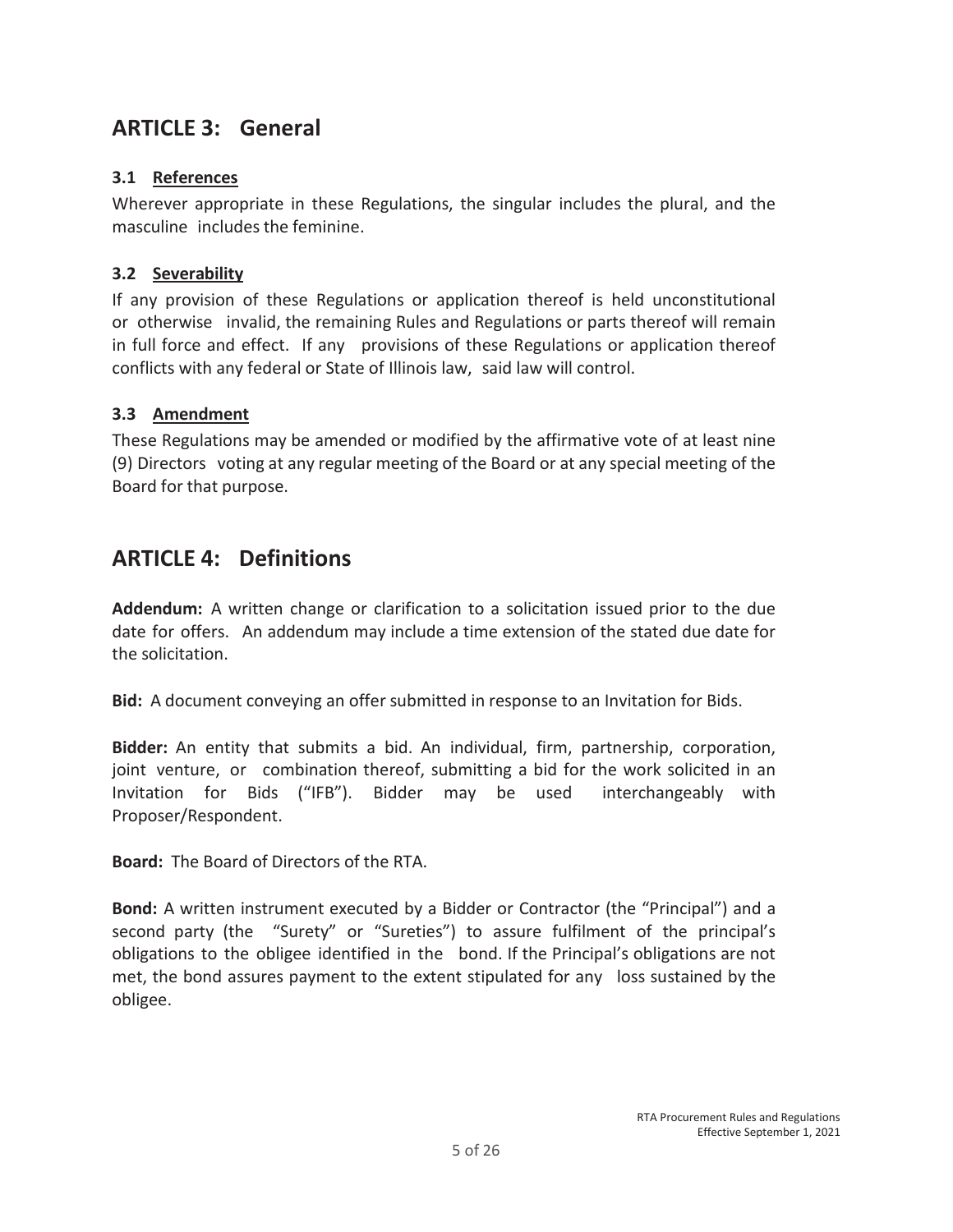**Cancellation of a Procurement:** The termination of a solicitation process, and/or rejection of Quotes, all Bids, Proposals or Qualifications submitted pursuant to a solicitation by the RTA.

**Cardinal Change:** A major deviation from the original purpose of the work, or its intended method of achievement, or a revision of contract work so extensive, significant, or cumulative in effect that the Contractor is required to perform very different work from that described in the original contract.

**Chaining (or Stringing):** The intentional practice of initiating, processing, or approving multiple purchases under \$100,000 (or under \$10,000 for Micro-Purchases) to circumvent either applicable public bidding requirements or the RTA's established contract approval limits (see Article 10). The terms Chaining an d Stringing may be used interchangeably.

**Competitive Procurement:** A solicitation issued by the RTA, using either an Invitation for Bids, Request for Proposals, or Request for Qualifications process, under which individuals or firms are afforded an equal opportunity to compete for award of a contract(s).

**Contract:** A mutually binding legal relationship obligating the vendor to furnish goods or services, and the RTA to pay for them.

**Contract Amendment**: A change to the scope, value, term, or duration of an existing Contract. Amendments are subject to the approval and execution requirements in Article 10. Amendments that constitute a Cardinal Change, either individually or in aggregate, are not allowed.

**Contractor:** Any person, entity, or authorized representative identified as such in a Contract. The term Contractor may be used interchangeably with Vendor, Seller and Consultant.

**Debarment:** An action taken by the RTA to deny participation in RTA contracts, or an action taken by another government entity to deny a person or entity participation in contracts.

**Disadvantaged Business Enterprise:** A firm that is certified as a Disadvantaged Business Enterprise ("DBE") pursuant to 49 C.F.R Part 26.

**DBE Goal:** A portion of a contract that is intended to be performed by a certified DBE.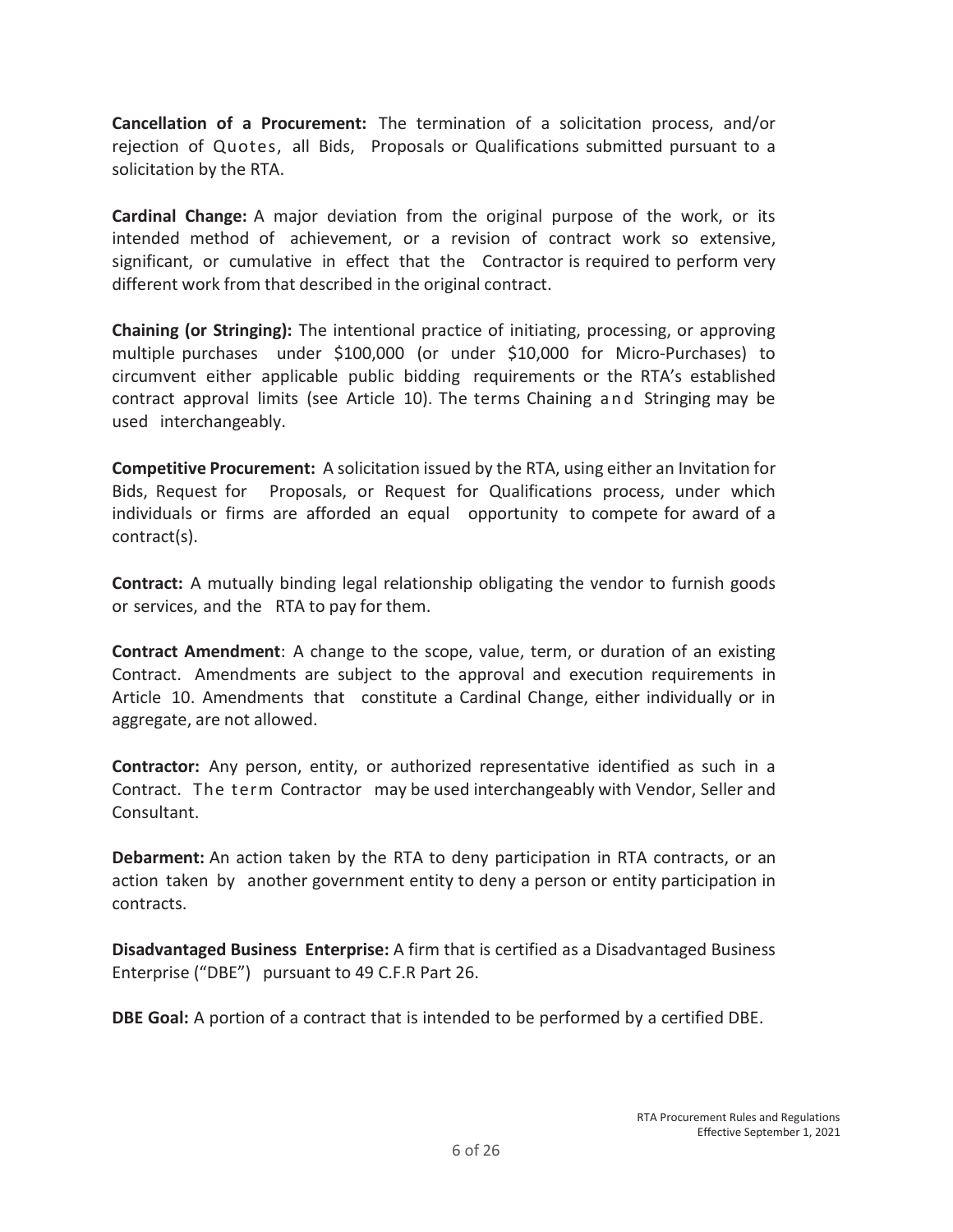**Emergency:** An impairment of the RTA's ability to function or to provide essential services related to public transportation, of a nature and severity that requires immediate action, that precludes the RTA from engaging in a Competitive Procurement or delaying action until the Board can be convened.

**Federal Requirements:** The provisions of Federal Circular 4220.1, as amended from time to time, any successor circular issued by the Federal Transit Administration ("FTA"), and any other rules or regulations issued by the FTA or any other federal agency relating to procurement and applicable to the RTA.

**Good Faith Efforts:** Efforts exercised by a Contractor which are sanctioned by 49 C.F.R. Part 26 and are an acceptable basis for exception to meeting a set DBE Goal.

**Invitation for Bid (IFB):** A procurement process used to request that interested parties submit offers to provide specified goods or services. IFBs are not negotiated procurements. An IFB is awarded to the lowest responsive, responsible Bidder.

**Joint Procurement:** A single procurement action undertaken by multiple government agencies, most often used to obtain strong competition and favorable pricing.

**Micro-Purchase:** Purchases of \$10,000 or less.

**Minority Business Enterprise:** A for-profit enterprise in the United States certified as owned, capitalized, operated and controlled by a member of an identified minority group.

**Notice of Intent:** Written notice from the RTA to a Contractor that authorizes work to be performed, and expenses to be incurred, by the Contractor, in anticipation of the execution of a Contract. A Notice of Intent may not exceed \$40,000.

**Organizational Conflict of Interest:** Because of other activities, relationships, or contracts, a Contractor is: unable, or potentially unable, to render impartial assistance or advice to the RTA; potentially unable to objectively perform the work in the Contract; or in a position to have an Unfair Competitive Advantage.

**Payment Bond:** A bond that ensures payment, as required by law, to all persons supplying labor or material in performance of the work defined in a Contract.

**Performance Bond:** A bond that secures the performance and fulfilment of a Contractor's obligations under a Contract.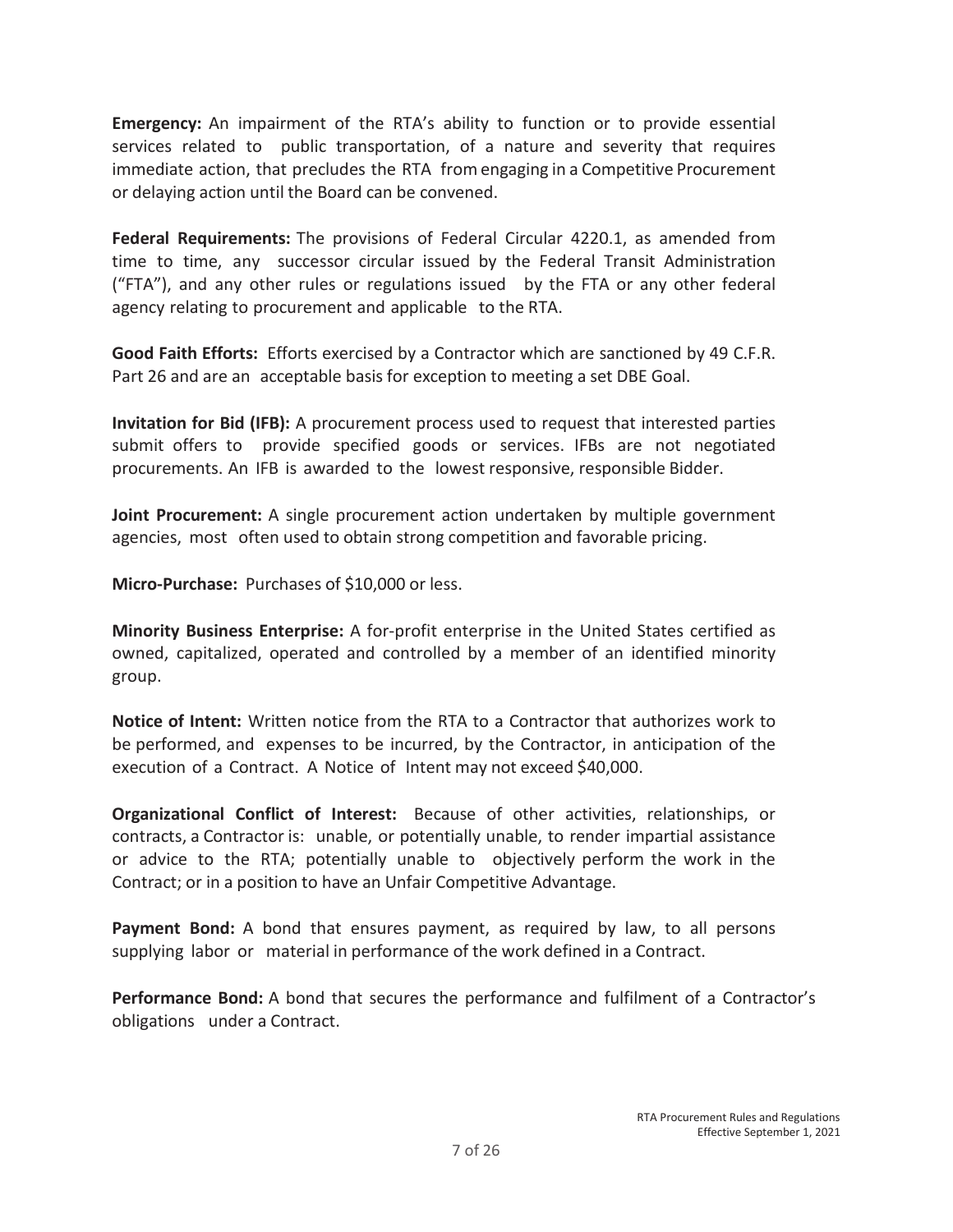**Piggybacking (or Piggyback Contract):** A Contract awarded to a Contractor that has an existing, publicly solicited Contract with another government agency, if that Contract permits the RTA's participation.

**Proceed Order:** Authority granted to a Contractor regarding changes to the work required under a Contract. Proceed Orders are typically used when the RTA is negotiating an Amendment with a Contractor, but the Amendment has not been finalized yet the work must begin.

**Professional Services:** Services the quality and reliability of which depend in substantial part upon the individual skills, training, experience or ability of the person rendering such services.

**Proposal:** A document conveying an offer from a party in response to a Request for Proposals or Request for Qualifications.

**Proposer/Respondent:** An entity that submits a Proposal or Qualifications. Any individual, firm, corporation, or combination thereof, submitting a proposal or qualifications for the work contemplated, acting directly or through a duly authorized representative. For the purpose of these Rules and Regulations, the terms Proposer/Respondent may be used interchangeably with Bidder.

**Public Notice:** The RTA's notice to the general public of purchase or sale solicitations, which must be published at least once in an English language daily newspaper of general circulation in the Chicago metropolitan area for at least ten (10) business days of the Authority, in advance of the date announced for the receiving and opening of Bids or Proposals, and will simultaneously be advertised by other media, including posting on RTA's Supplier Portal (or other procurement portal), as appropriate.

**Purchase Order:** A document that sets forth the terms at which the RTA will acquire goods and/or services and which follows an informal competitive process. Emergencies and exigent circumstances purchases may also be documented with purchase orders.

**Quote:** A response to a solicitation for a Small Purchase.

**Request for Information (" RFI"):** A means by which to poll the market or ask a series of questions regarding a potential procurement that is of interest to the RTA and may result in the issuance of a solicitation.

**Request for Proposals (" RFP"):** A document that requests that interested parties submit Proposals to perform a specific project or service or to provide goods. Criteria,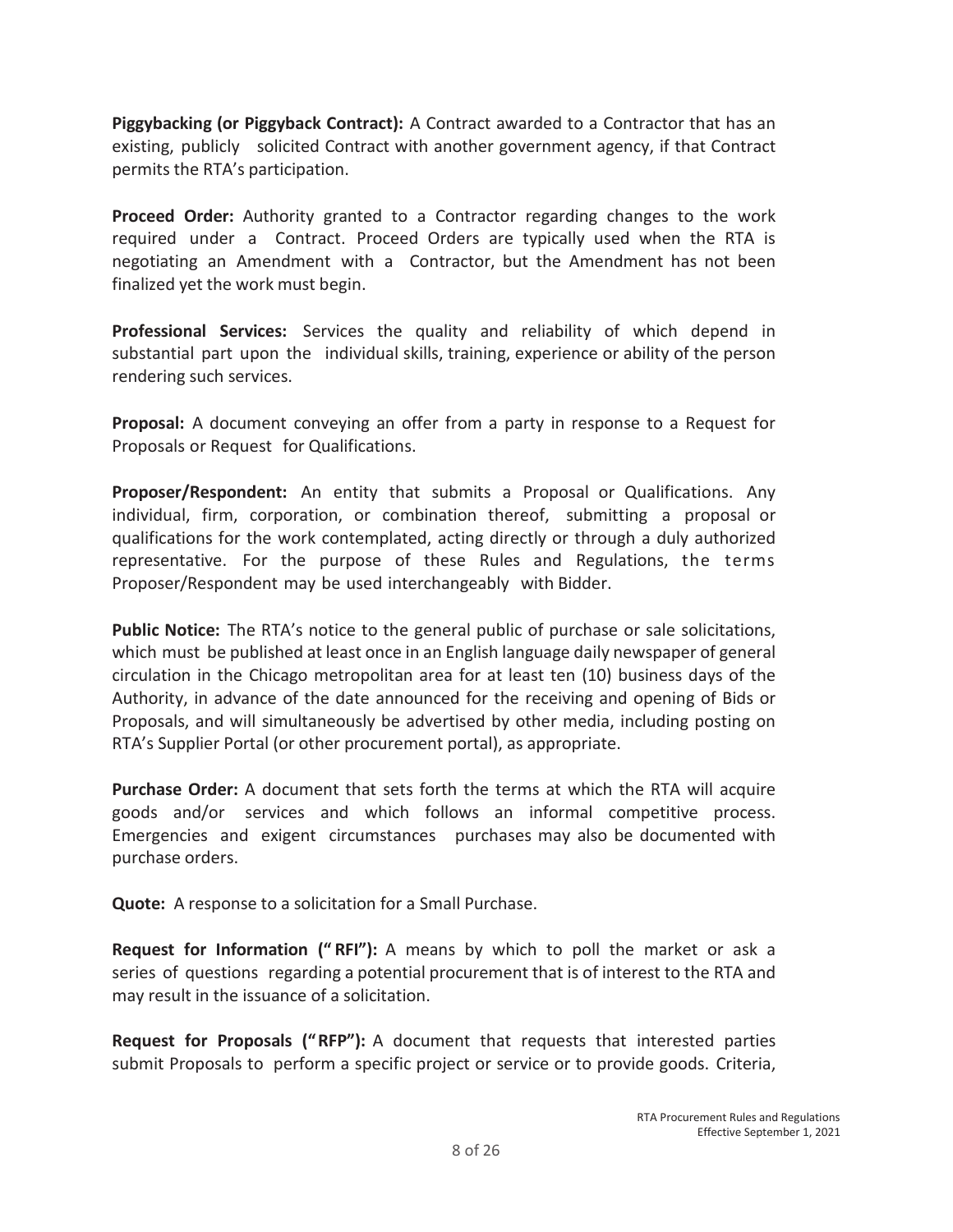including price, dictate how Proposals will be evaluated. RFPs are negotiated procurements.

**Request for Qualifications ("RFQ"):** A one-step or two-step qualification-based process where price is not an initial evaluation factor. RFQs may be used for architectural, engineering, and land-surveying services and may be used for other procurements, unless prohibited by applicable laws and regulations. RFQs are negotiated procurements.

**Requisition:** An internal document requesting goods or services which is approved and filed with the Procurement and Contracting Department. The Requisition initiates the procurement process and includes a description of the goods or services desired as well as an authorization from the requesting party. A Requisition is required for any expenditure of RTA funds covered by these Regulations and must be approved before procurement action can be taken.

**Responsible:** The Contractor's ability to perform successfully under the terms and conditions of a proposed procurement.

**Responsive:** The determination of whether a response to a solicitation complies in all material respects with the solicitation. Compliance with the contract specific Disadvantaged Business Enterprise goal or evidence of Good Faith Efforts to meet that goal are two factors for consideration in determining responsiveness.

**RTA:** The Regional Transportation Authority, a unit of local government, body politic, political subdivision and municipal corporation established and operating under the Regional Transportation Authority Act, 70 ILCS 3615, et seq. (the "Act") The RTA may be used interchangeably with the Authority.

**Small Business Enterprise:** A minority or non-minority owned for-profit enterprise certified to meet the Small Business Administration's ("SBA") size standard, and/or the State of Illinois's small business certification requirements, and/or those standards set forth by other certifying entities listed herein.

**Small Purchases:** Purchases not greater than \$100,000 that are generally awarded to the lowest responsive, responsible Vendor using an informal bidding process.

**Solicitation:** A general term for the RTA's request for offers from Bidders or Proposers. A solicitation package generally contains the proposed contract, instructions to potential Bidders or Proposers regarding the submission of a Bid or Proposal, and any other information needed to prepare a Bid or Proposal.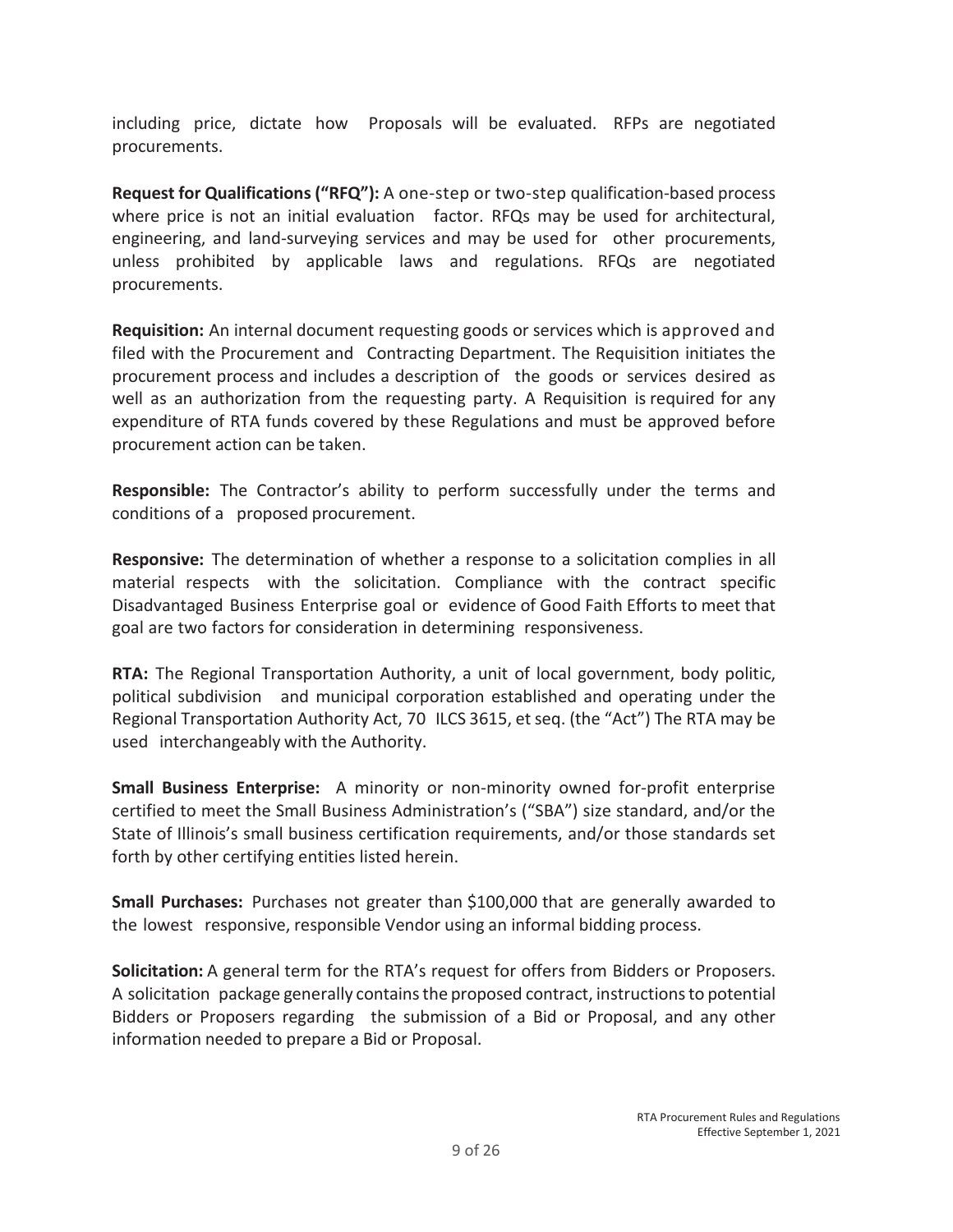**Unfair Competitive Advantage:** A situation that occurs when one bidder has proprietary, confidential, source selection, or other information not available to other bidders, and that information is deemed by the Manager, Procurement & Contracting to be unfair. Contracts may not be awarded to Bidders or Proposers with an Unfair Competitive Advantage.

### **Vendor:** See Contractor.

**Veteran Owned Business Enterprise:** A for-profit business in the United States owned, capitalized, and operated by one or more veterans and qualifies as "small" for federal business size standard purposes. All service-disabled veteran-owned small businesses ("SDVOSB") are also, by definition, veteran-owned businesses.

**Women Owned Business Enterprise:** A for-profit business in the United States certified as at least 51% directly owned, capitalized, operated and controlled by one or more women.

# **ARTICLE 5: Competitive Procurements**

### **5.1 General**

All Contracts shall be let by free and open competition, except as otherwise provided in these Regulations. The RTA may split a contract award, or award multiple contracts resulting from one solicitation, as stated in the solicitation documents. Please refer to Section 7.2 herein for applicable public notice requirements.

# **5.2 Small Purchases (greater than \$10,000 to \$100,000)**

Contracts with a value of \$100,000 or less may be let using a Small Purchase bidding process. C o m p e t i t i v e quotes should be solicited from at least three (3) sources; one of which should be a DBE. Quotes may be obtained via electronic mail or written document, and all Vendors must be provided the same amount of time to prepare quotes.

### **5.3 Invitations for Bids (greater than \$100,000)**

IFBs are used when the Contract value is expected to be greater than \$100,000, and price is the sole factor in determining which responsive and responsible Bidder is awarded the Contract. If an Addendum to the IFB is issued, interested parties must have at least five (5) business days to review the information contained in the Addendum. Bids are publicly opened and read aloud at the time and place specified in the IFB.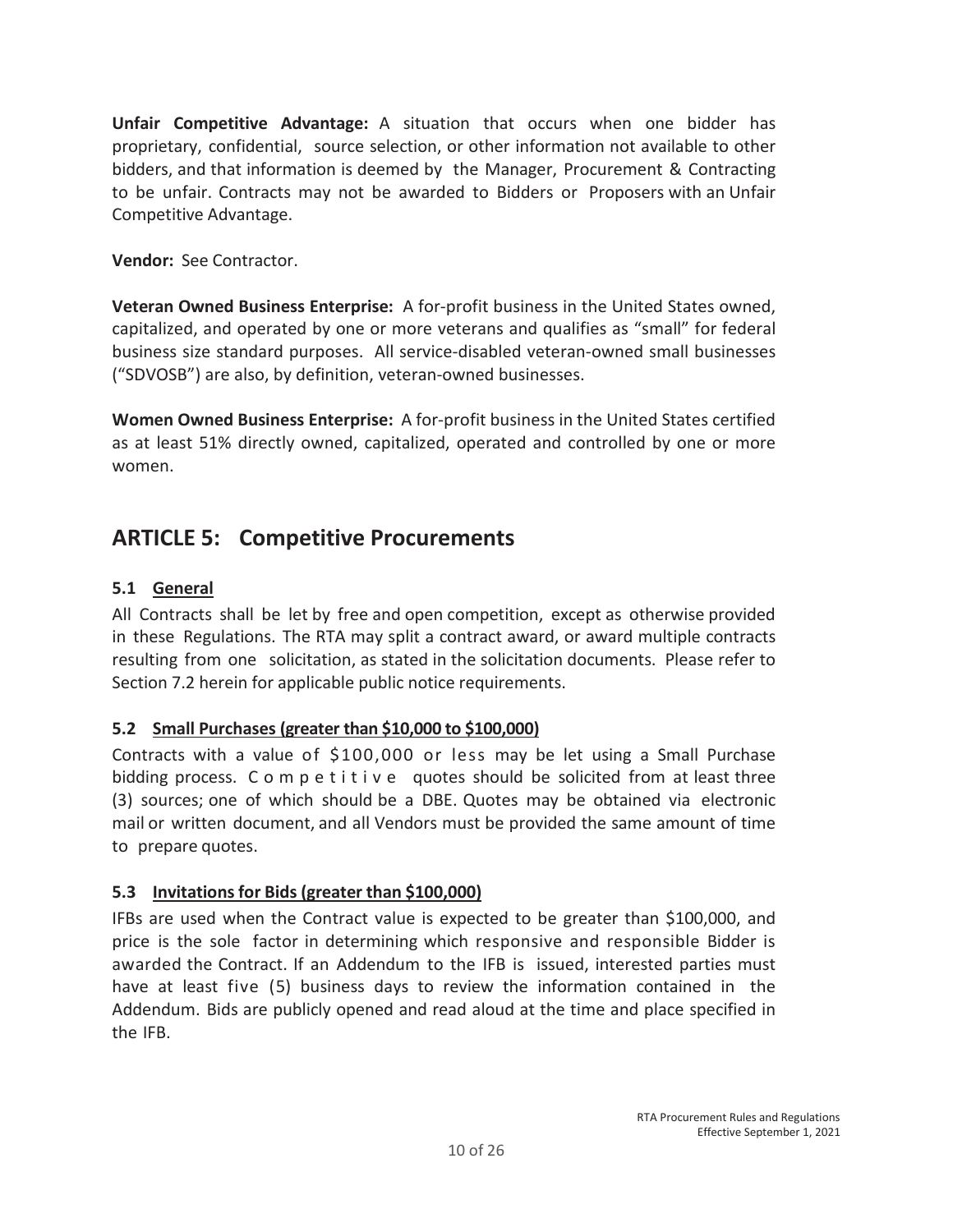# **5.4 Requests for Proposals (greater than \$100,000)**

RFPs are used when the Contract value is expected to be greater than \$100,000, and factors other than price must be taken into consideration before a Contract is awarded. If an Addendum to the RFP is issued, interested parties must have at least five (5) business days to review the information contained in the Addendum. Proposals are not publicly opened. The Proposals will be kept confidential until contract execution in a manner that will preserve competition among Proposers by not disclosing the content of any Proposal during the competitive process. All responsive and responsible Proposals must be evaluated using the criteria stated in the RFP. Only employees of the RTA, Service Boards, RTA consultants or other local units of government may be evaluators. RFPs may be negotiated. All Contracts resulting from the RFP process must be awarded to the responsive, responsible Proposer(s) that provides the most advantageous Proposal to the RTA.

# **5.5 Requests for Qualifications (greater than \$100,000)**

RFQs are used when the Contract value is expected to be greater than \$100,000, and qualifications of the Respondent must be considered before a Contract is awarded. Price may not be an evaluation criterion used in an RFQ. If an Addendum to the RFQ is issued, interested parties must have at least five  $(5)$  business days to review the information contained in the Addendum. Qualifications are not publicly opened. The Qualifications will be kept confidential in a manner that will preserve competition among Respondents by not disclosing the content of any Proposal during the process. All responsive Qualifications must be evaluated using the criteria stated in the RFQ. Only employees of the RTA, Service Boards, or other local units of government may be evaluators. RFQs, including the Respondent's level of effort, may be negotiated. Negotiations will commence with the most qualified Respondent. If the Respondent and the RTA cannot agree on a fair and reasonable price, then the RTA may begin negotiations with the next most qualified Respondent. This process will continue until the RTA is able to come to an agreement with a Respondent. Design-Build contracts may be solicited using this method, in accordance with applicable laws and regulations.

# **5.6 Joint Procurements**

A Joint Procurement is one that is issued jointly with one or more units of local government or agencies of the State of Illinois. Joint Procurements may take the form of IFBs, RFPs, or RFQs. Each participant in the Joint Procurement may enter into its own Contract with the selected Contractor.

All Joint Procurements must adhere to the applicable provisions of the Governmental Joint Purchasing Act, 30 ILCS 525/1 et seq., as it may hereafter be amended, and other applicable statutes, rules, and regulations. If federal funds are utilized, all applicable Federal Requirements must be followed and included in the solicitation, as appropriate.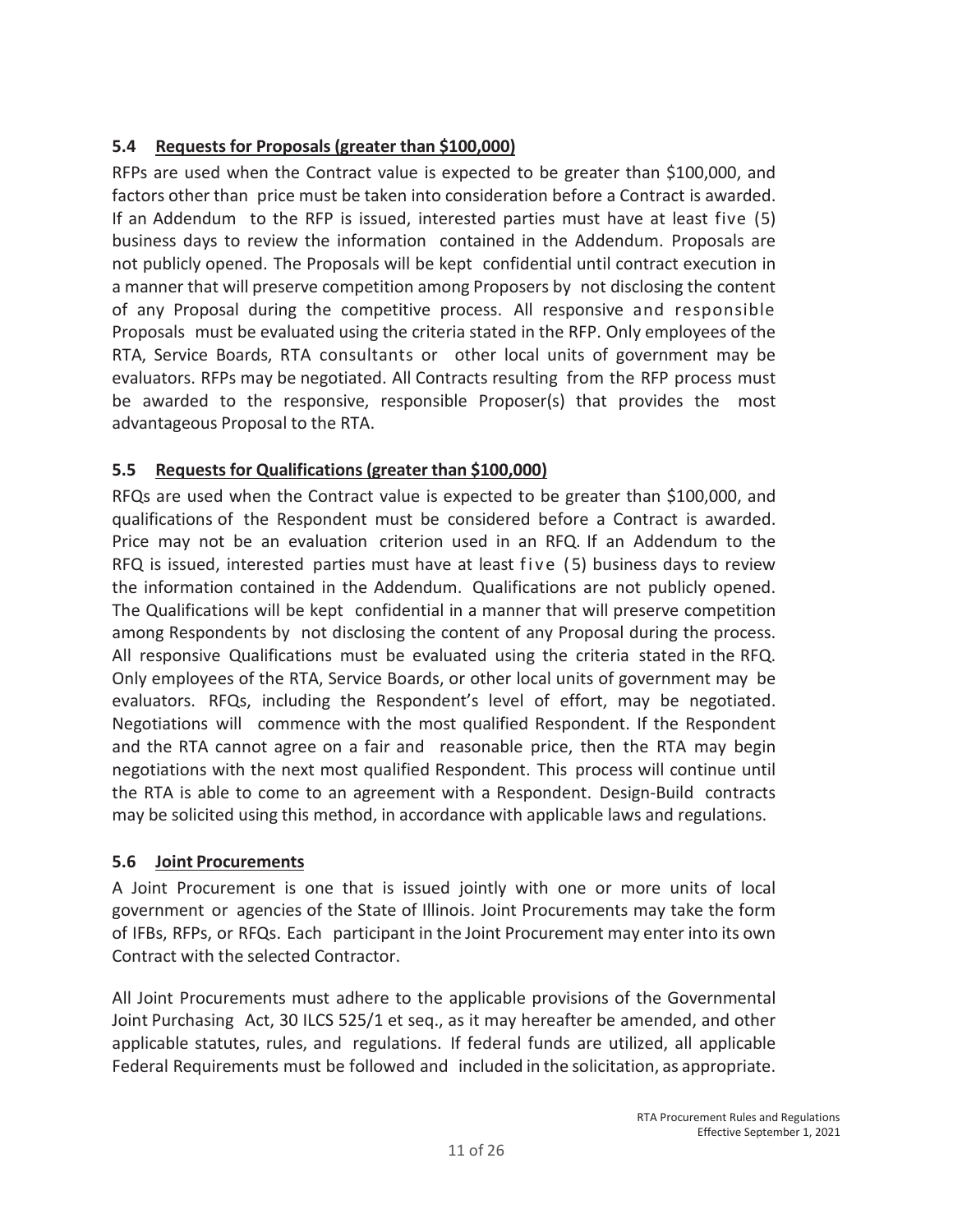### **5.7 Piggyback Contracts**

The RTA may enter into a Contract with a Contactor that has an existing, publicly solicited Contract with another government agency, if that Contract permits the RTA's participation. The RTA will enter into its own contract for the goods and services that it purchases. The RTA may only purchase the goods or services included in the other agency's Contract at the same price afforded the original purchasing agency. The duration of the RTA's Contract may not exceed the duration of the original purchasing agency's Contract.

Federal funds may only be utilized for Piggyback Contracts (as defined by the FTA, or other applicable federal regulations) if the base Contract and the Piggyback Contract comply with all applicable federal rules and regulations.

# **ARTICLE 6: Procurements Not Requiring Competitive Bidding**

### **6.1 Exceptions**

The following types of contracts are hereby exempt from the RTA's competitive bidding requirements:

- 1. Where the goods or services are economically procurable from only one source.
- 2. The services of (i) expert witnesses, (ii) law firms, (iii) attorneys, and (iv) other providers of Professional Services whose assistance is, in the opinion of the General Counsel, necessary to resolve a legal matter, subject to approval by the Chairman of the Board.
- 3. The services of lobbyists and legislative consultants, subject to approval by the Board and the signature of the Chairman of the Board.
- 4. When federal funds are not utilized, procurements for which the Board determines that Competitive Procurement is disadvantageous.
- 5. Where the contract is for the acquisition of utility services.
- 6. For intergovernmental agreements or where the procurement is otherwise for services between the RTA, another transportation agency or unit of local government.
- 7. After receipt of a single non-responsive Bid to an IFB, the RTA may negotiate with the single bidder to cure any deficiencies in the bid.
- 8. Where the item is being procured pursuant to Section 4.2 of the Governmental Joint Purchasing Act, which allows a governmental unit to procure personal property, supplies, and services under any contract let by the State of Illinois.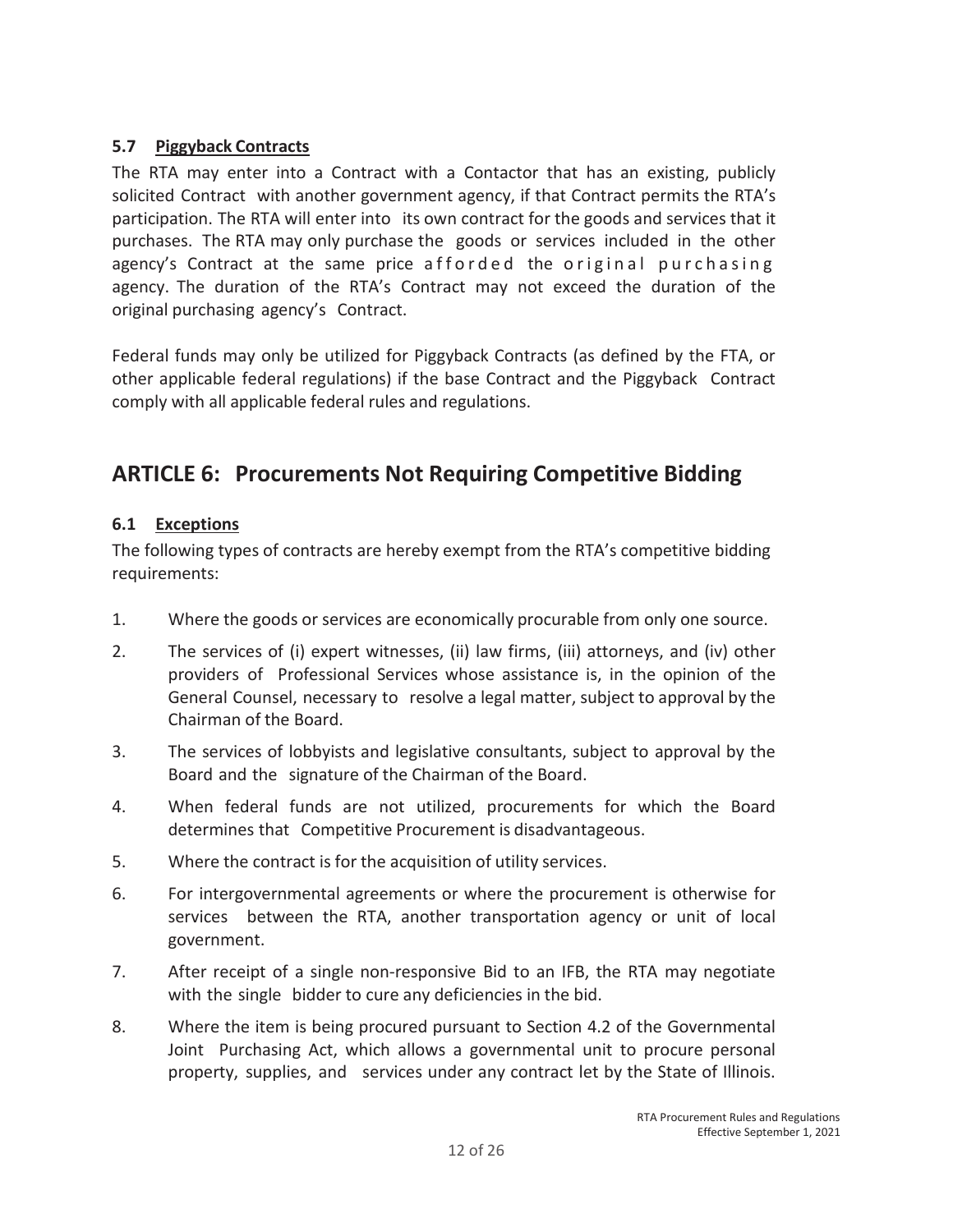See 30 ILCS 525/4.2.

- 9. Where the contract is for purchases valued below \$10,000 (see Article 6.2 below).
- 10. Where the contract is for the purchase of the services of a bond trustee (referring to trustees for the RTA's municipal debt).
- 11. Where the transaction is for the purchase of training courses or seminars.
- 12. Where the transaction is for the purchase of radio, television, online, or print advertising.
- 13. Where the transaction is for the purchase of services of a celebrity spokesperson, musical performer, model or master/mistress of ceremonies.
- 14. Where the transaction is for the purchase of insurance brokerage services and related policies (with procurement methods used by brokers approved by the Manager of Procurement and Contracting).
- 15. Where the transaction is for the purchase of subscriptions.
- 16. Where the transaction is for the payment of industry association membership dues or professional licensing fees.
- 17. Where the transaction is for the purchase of employee and Board travel expenses.
- 18. Where the transaction is for the purchase of space leased for RTA hosted events.

### **6.2 Micro-Purchases**

Contracts that do not exceed \$10,000 may be executed after receiving at least one (1) quote. Competitive bidding is not required; however, it is encouraged when practical. In addition, prohibitions against Chaining (see Article 8) are applicable to Micro-Purchases.

### **6.3 Emergency Contracts**

The Executive Director and the Chairman can declare the existence of an Emergency. If an Emergency exists, the Executive Director or the Manager of Procurement and Contracting will issue written authorization for the negotiation and award of an Emergency contract to purchase any goods or services needed only to the extent necessary to limit harm to RTA. A written report of the nature and extend of the Emergency, together with a statement of expenditures, if any, will be reported to the Board within three (3) business days following declaration of an Emergency.

Said Emergency contract will be procured through competition whenever possible, and in any event, in a manner calculated to insure the best interests of the public. Public Notice of the Emergency Contracts is not required. Any contract shall be terminated immediately following the next regularly scheduled meeting of the Board unless ratified by a two-thirds vote of the Board.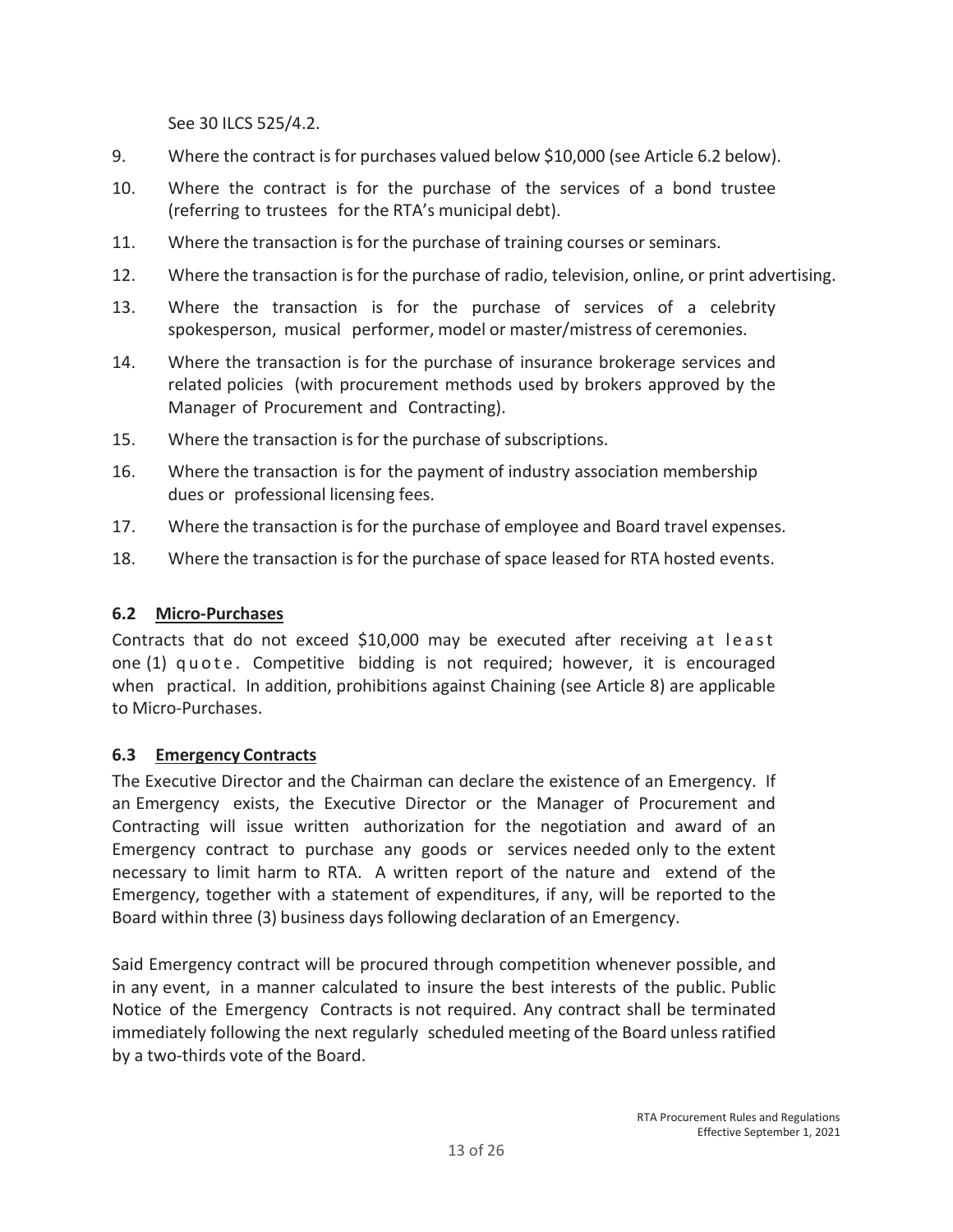# **ARTICLE 7: General Requirements**

### **7.1 Federally Funded Procurements**

Notwithstanding anything to the contrary in these Regulations, any procurement which will be funded in whole or in part with federal funds, must comply with all applicable Federal Requirements.

# **7.2 Public Notice**

All solicitations for Contracts greater than the small purchase threshold set by the FTA (as may be amended; currently \$250,000 as of June 20, 2018) will be published in an English language daily newspaper of general circulation in the RTA's service area the day the solicitation is made available to Bidders or Proposers. Also, Public Notice and public bidding is required for all solicitations for construction, demolition, rehabilitation, renovation, and building maintenance projects for services or public transportation facilities involving a cost of more than \$40,000. The minimum time that a solicitation must be advertised and available to Bidders or Proposers is ten (10) business days. Concurrent with the newspaper advertisement, the RTA will simultaneously advertise the solicitation by other media, as appropriate, and made available on the RTA Supplier Portal (or other procurement portal). The Public Notice will describe the solicitation in sufficient detail to inform potential Bidders or Proposers of their obligations. The Public Notice will state the date, time, and place Bids or Proposals are due, and the time when they will be opened publicly and read aloud. The Public Notice may incorporate information by reference.

Any Addenda to the solicitations must be acknowledged by the Bidders or Proposers in the submitted Bids or Proposals.

No Bids or Proposals will be accepted at any time subsequent to the time indicated in the Solicitation, Public Notice or Addendum. If a Bid or Proposal due date is changed, it must be changed using an Addendum.

### **7.3 Reporting**

All Contracts may be either presented to the Board for consideration or reported to the Board monthly.

### **7.4 Disclosure of Ownership (Vendor/Contractor Certification)**

All corporate Proposers or Bidders not listed on a nationally recognized securities market must provide the RTA with list of all individuals who own at least 7.5% of the corporation's stock.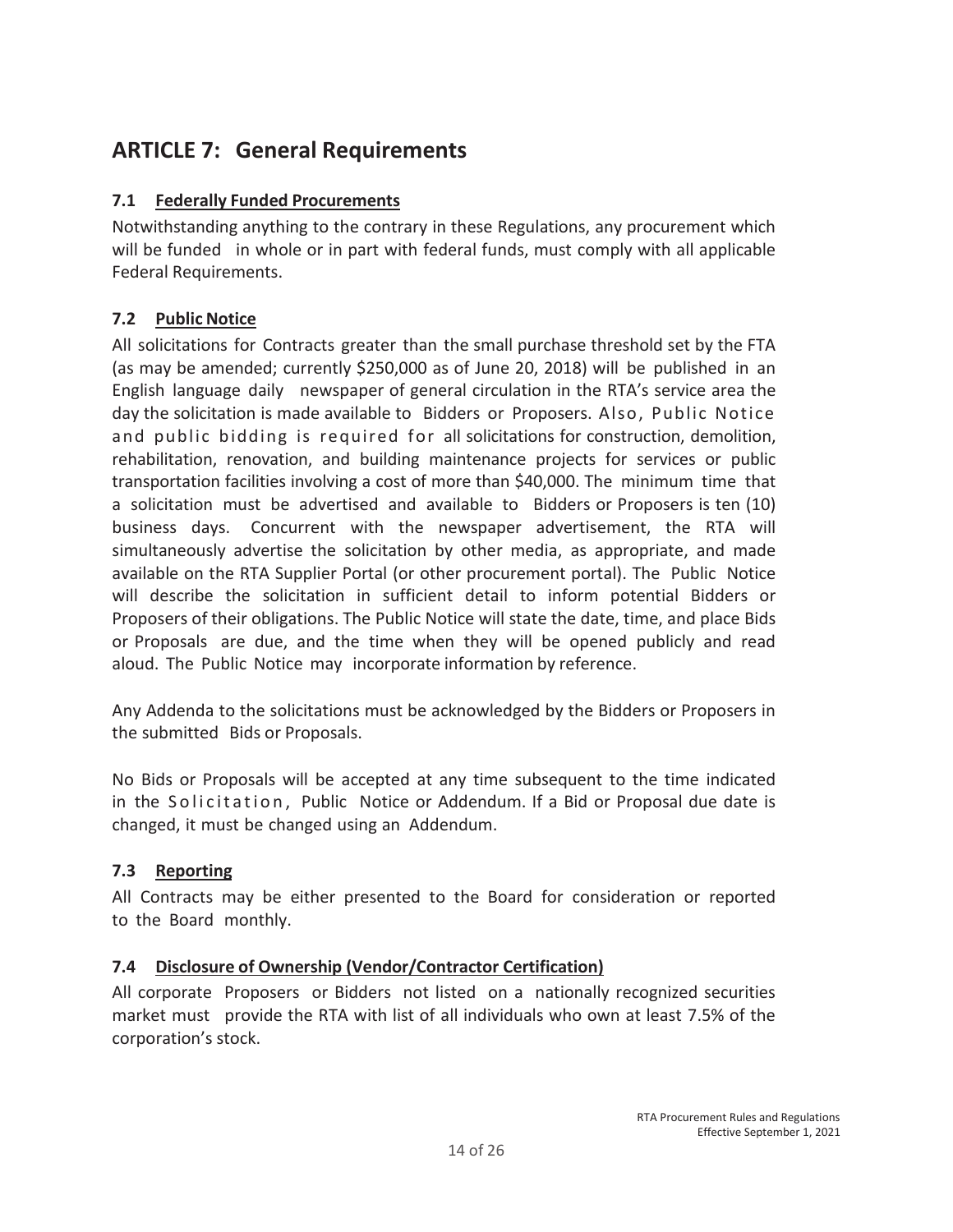All partnerships, limited partnerships, limited liability partnerships, and limited liability limited partnerships, or joint ventures, that are Proposers or Bidders, must provide a list of the names of each general or limited or individual partner/joint venture entitled to receive 7.5% or more of the profits derived from the partnership or joint venture activities. If the partners or joint venturers are corporations, the names of the individuals who own at least 7.5% of the corporation's stock must be provided.

A limited liability company must provide a list of the names of each owner entitled to receive 7.5% or more of the profits derives from the company's activities. If the owners are corporations, the names of the individuals who own at least 7.5% of the corporation's stock must be provided.

A sole proprietor must provide a list of the names of each person, other than the owner, who is entitled to receive 7.5% or more of the profits derived from the activities of the business.

### **7.5 Contract Assignments**

No Contracts, or any rights or obligations thereunder, shall be assigned or sublet without the authorization of a party who would have otherwise been able to authorize and execute the Contract (see Article 10).

### **7.6 Cancellation of Procurements**

The Manager, Procurement and Contracting, in consultation with a project manager, has the authority to cancel any procurement or reject any or all Bids or Proposals.

# **ARTICLE 8: Improper Conduct and Prohibitions**

### **8.1 General**

All RTA Board members, employees, contractors and agents must comply with all applicable provisions of the RTA Ethics Policy and Procurement Handbook, each as amended from time to time, and the applicable U.S. Department of Transportation regulations, FTA Circulars, the Illinois Public Officers Prohibited Activities Act, 50 ILCS 105, the Illinois State Officials and Employees Ethics Act, 5 ILCS 430/70, and the Illinois Criminal Code, "Official Misconduct," 720 ILCS 5/33 and "Public Contracts," 720 ILCS 5/33e and any other applicable federal, state or local statute or requirement.

#### **8.2 Prohibition on Chaining**

No employee of the RTA shall engage in (1) the intentional practice of initiating, processing or executing multiple under \$100,000 purchase Requisitions or Purchase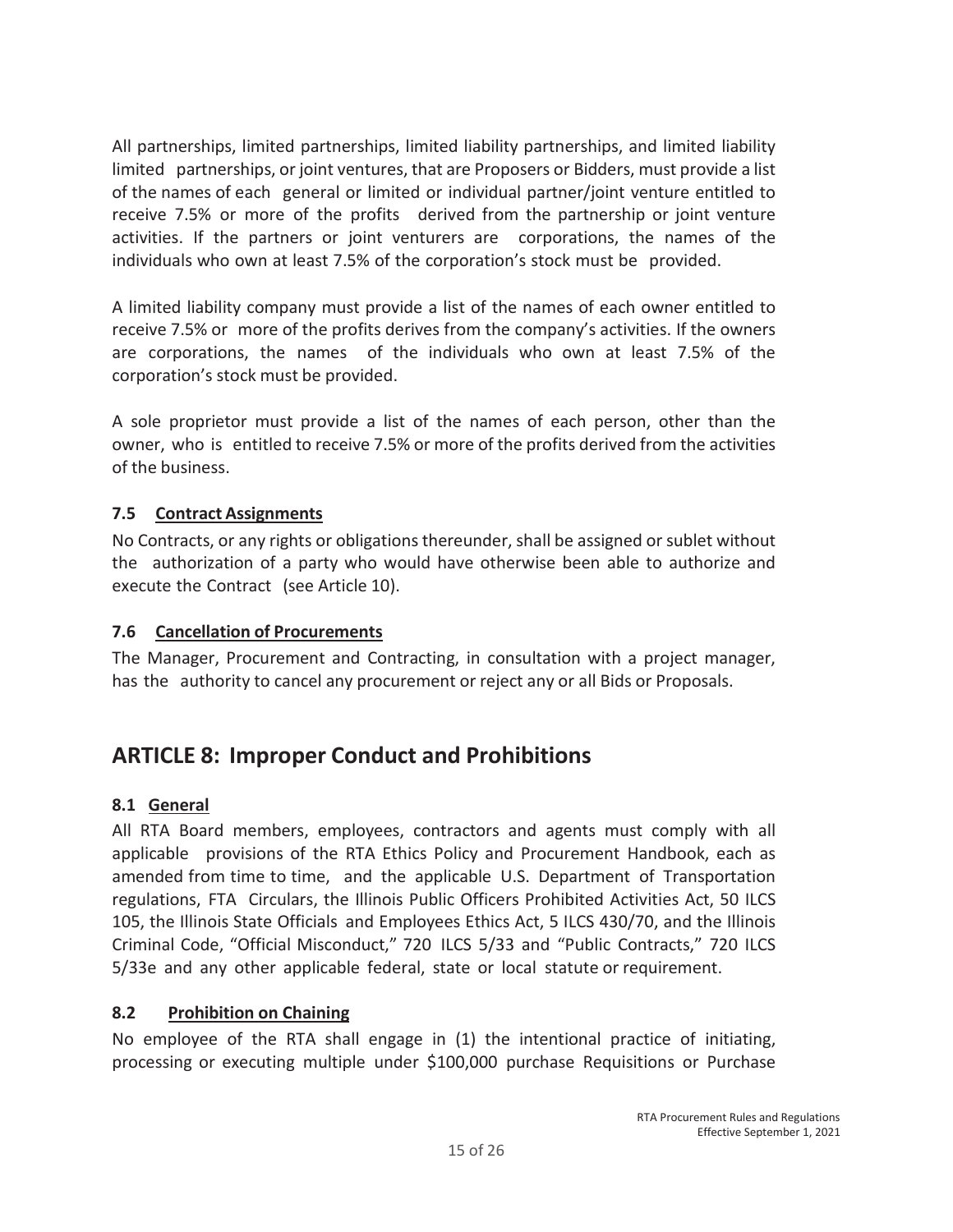Orders for the express purpose of circumventing the requirement to publicly source Bids or Proposals for the same item or services within a short period of time, where those Purchase Orders or Requisitions for the same item or services when totaled, exceed \$100,000, or (2) initiating, processing or signing multiple engagements with the same contractor to perform the same or substantially similar services on a single project, the intent of which is to exceed the approval and contracting authority granted to certain employees of the RTA in Article 10.

### **8.3 Prohibition Against Unfair Competitive Advantages**

Contracts may not be awarded to Bidders or Proposers with an Unfair Competitive Advantage. The RTA will determine whether an Unfair Competitive Advantage exists on a case-by-case basis.

### **8.4 Corrective Action**

Instances of improper conduct will be addressed in accordance with the applicable RTA policies and potentially by outside agencies so authorized by law.

# **8.5 Prohibition on Bidder or Proposer Collusion (Non-Collusion Affidavit)**

Any agreement or collusion amongst Bidders or Proposers or prospective Bidders or Proposers that restrains free and open competition by bidding/proposing a fixed price, or otherwise, will render the Bids or Proposals of such Bidders or Proposers void. Each Bidder or Proposer will accompany its Bid or Proposal with a sworn statement, or otherwise swear or affirm that it has not been a party to any such agreement. The Procurement and Contracting Department will prepare and utilize t h e appropriate certificate which is in compliance with 720 ILCS 5/33E-11, as amended. No contract shall be executed by the RTA unless said certificate has been executed by the Bidder or Proposer. Notwithstanding any of the above, Bidders or Proposers may enter into a consortium for the purpose of submitting joint Bids or Proposals.

### **8.6 Prohibition Against Organizational Conflicts of Interest**

Contracts may not be awarded to Bidders or Proposers where an Organizational Conflict of Interest exists. The RTA will determine whether an Unfair Competitive Advantage exists on a case-by-case basis.

# **ARTICLE 9: Business Enterprise Programs**

### **9.1 General Policy**

It is RTA's policy to give every vendor equal opportunity to conduct business with the RTA.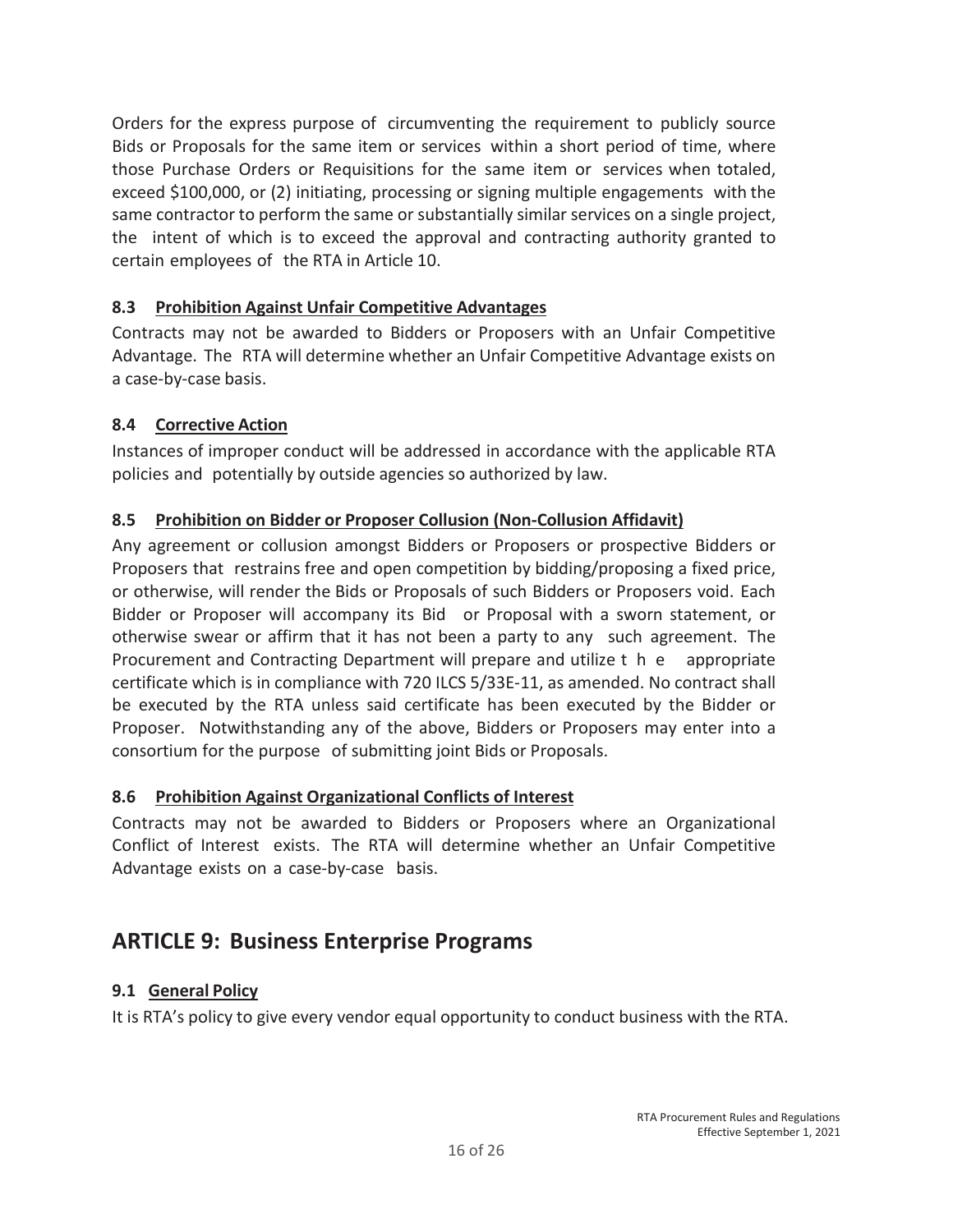# **9.2 Disadvantaged Business Enterprise (DBE) Program**

The DBE Program applies to all procurements utilizing federal funds and state funded procurements as appropriate. The RTA's DBE Liaison/Regulatory Compliance Officer shall set annual goals for the portion of RTA contracting that will be awarded or subcontracted to DBEs and report such goals to the Board. RTA will review contracts in excess of \$40,000 to determine whether the contract has subcontracting opportunities. If such subcontracting opportunities exist, and sufficient certified DBE firms exist in the subcontracting area so as not to impermissibly limit competition, RTA will assign a DBE Goal to the procurement. The DBE Goal, if any, will be included in the solicitation documents.

DBE Goals can be satisfied in one of three ways: (1) by committing to meet the DBE Goal directly (either through subcontracting or self-fulfillment); (2) by demonstrating Good Faith Efforts to meet the DBE Goal; or (3) by a combination of (1) and (2), above.

Compliance with a DBE Goal is a matter of responsiveness. In order for a response to an IFB, RFP or RFQ to be Responsive, the Bid or Proposal must either commit to meeting the DBE Goal, demonstrate Good Faith Efforts to meet the DBE Goal, or meet the DBE Goal in part and demonstrate good faith efforts to meet the remainder of the DBE Goal.

Those who submit bids or proposals shall be given a five-day period after the bid or proposal is submitted to cure deficiencies in the portion of the bid or proposal outlining its use of DBEs unless otherwise mandated by federal law or regulation. For purposes of this section the term "deficiencies" shall include:

- (i) clerical errors, omissions or mistakes; and
- (ii) good faith errors regarding the certification status of a vendor named as a proposed subcontractor in the bid or proposal.

# **9.3 Minority and Women Owned Business Enterprise (M/WBE) Program**

For any non-federally funded contracts, RTA may permit prime contractors to meet diversity contracting (M/WBE) goals by being certified as, or entering into subcontracts with, businesses certified as minority or woman owned by the City of Chicago, the County of Cook, the State of Illinois or any other entity that RTA deems appropriate.

For any non-federally funded contracts, RTA will review contracts to determine whether the contract has subcontracting opportunities. If such subcontracting opportunities exist, and sufficient certified M/WBE firms exist in the subcontracting area so as not to impermissibly limit competition, RTA will assign an M/WBE Goal to the procurement. In some instances, and as appropriate, the RTA will permit that a diversity contracting goal be met by DBE or M/WBE firms. The M/WBE or DBE Goal, if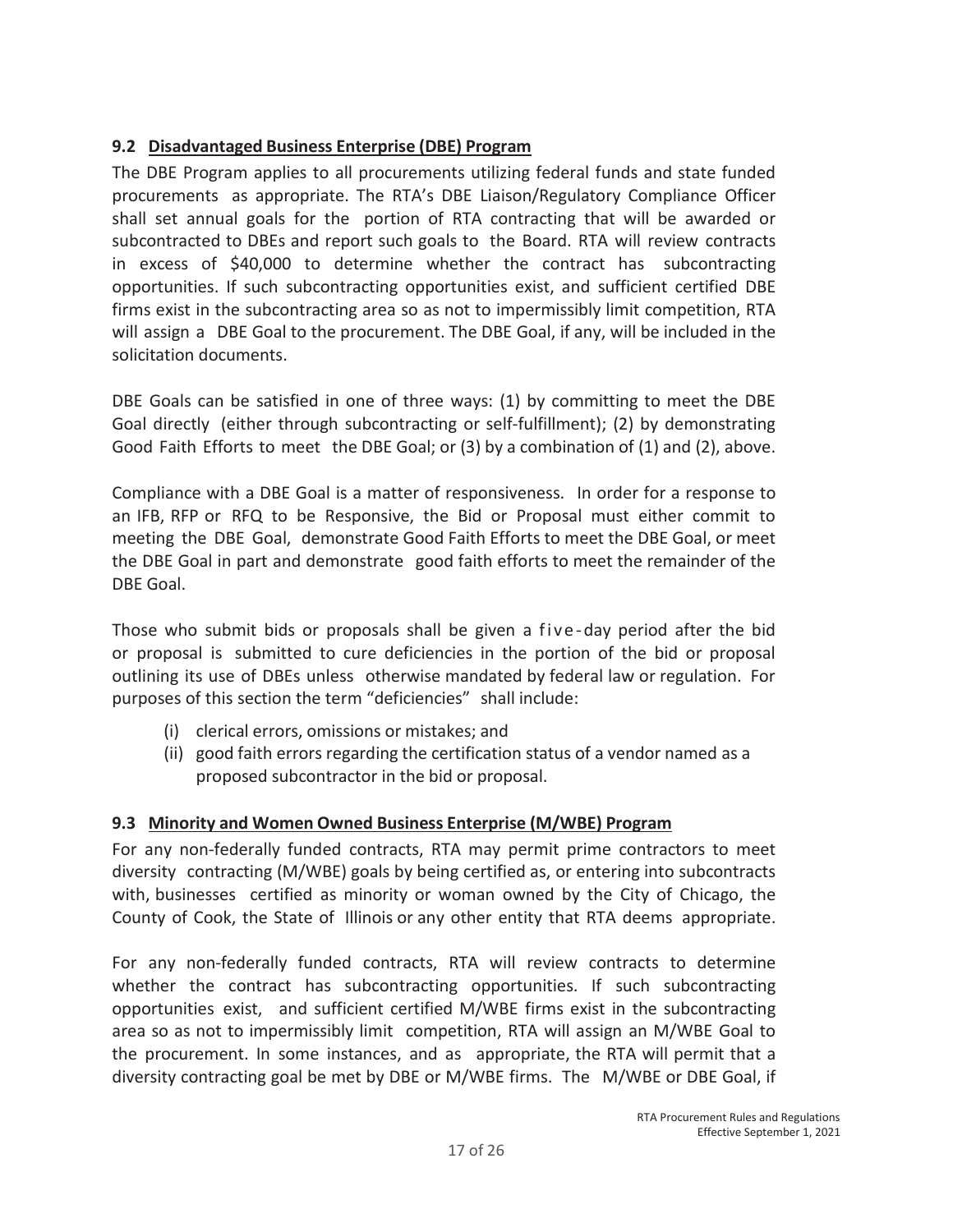any, will be included in the solicitation documents.

M/WBE Goals can be satisfied in one of three ways: (1) by committing to meet the M/WBE Goal directly (either through subcontracting or self-fulfillment); (2) by demonstrating Good Faith Efforts to meet the M/WBE Goal; or (3) by a combination of (1) and (2), above.

Compliance with an M/WBE Goal is a matter of Responsiveness. In order for a response to an IFB, RFP or RFQ to be Responsive, the Bid or other response must either commit to meeting the M/WBE Goal, demonstrate Good Faith Efforts to meet the M/WBE Goal, or meet the M/WBE Goal in part and demonstrate good faith efforts to meet the remainder of the M/WBE Goal.

RTA has the authority to enter into agreements with the City of Chicago, County of Cook, the Women's Business Development Center, the State of Illinois and any other entity that RTA deems appropriate to recognize that entity's certifications of firms as a minority or woman owned business enterprise.

### **9.4 Small Business Set Aside Program**

RTA shall establish a race-neutral small business set aside program as follows:

- 1. The RTA shall set aside procurements, as appropriate, to be fulfilled solely by certified small businesses.
- 2. The RTA may accept small business certifications by the following entities: the federal Small Business Administration, the City of Chicago, the County of Cook, the State of Illinois and certifications by any other organization or governmental entity that certifies small businesses.

# **9.5 Veteran Owned Business Enterprise Program**

RTA has the authority to enter into agreements with the City of Chicago, County of Cook, the State of Illinois and any other entity the RTA deems appropriate to recognize each entity's certification of firms as veteran owned. In order to provide equal opportunities for veteran or service- disabled veteran owned businesses to participate in RTA procurements, the RTA is further authorized to notify certified veteran or service disabled veteran owned businesses of any and all publicly bid solicitations.

# **ARTICLE 10: Approval and Execution Requirements**

Contracts and Amendments may be executed as follows in 10.1 and 10.2:

### **10.1 Contracts**

1. All Contracts valued greater than \$100,000 require Board approval. Once approval is granted, either (1) the Executive Director, or his/her designee, or (2)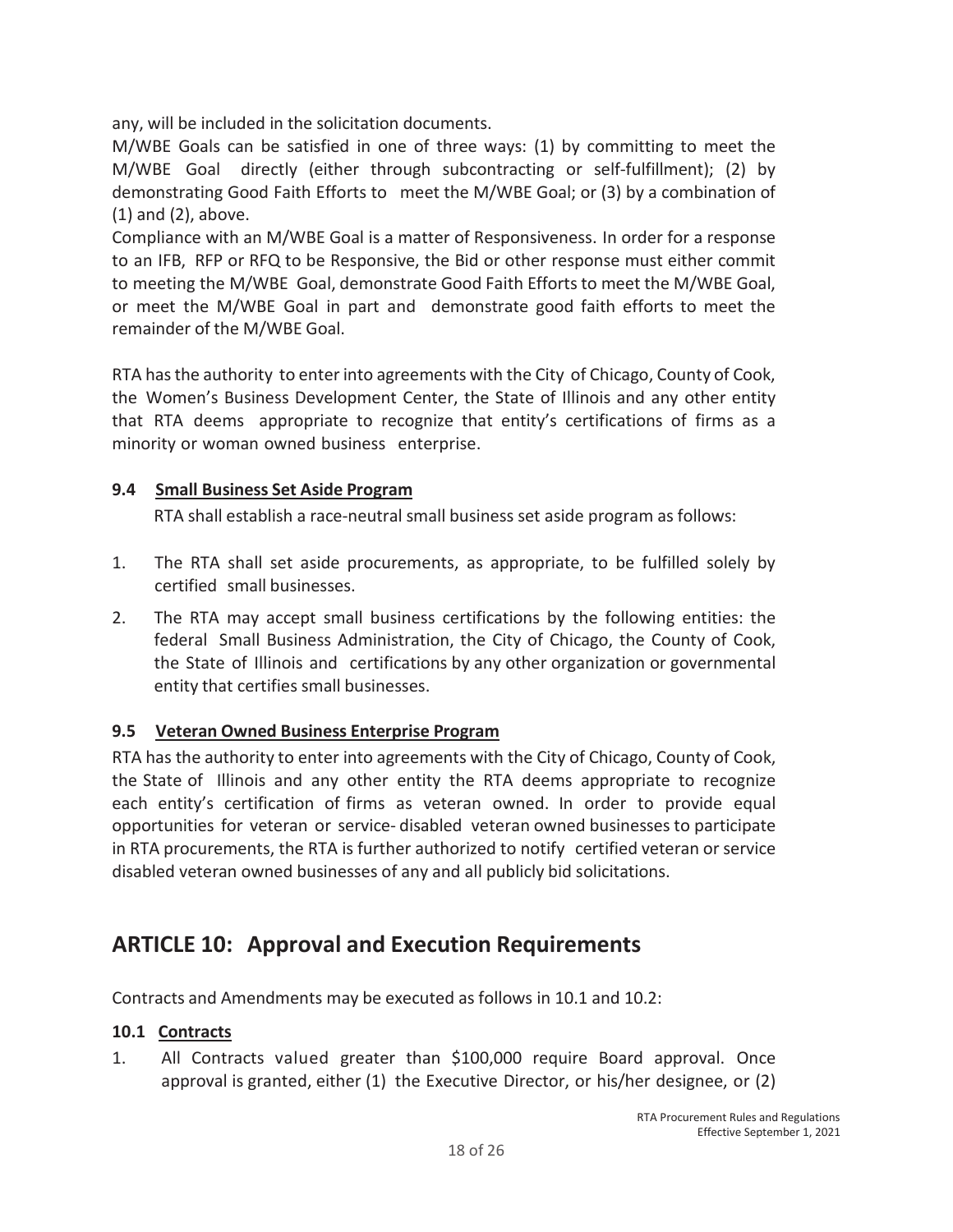any RTA employee named in the authorizing ordinance as a valid signatory, may then execute the approved Contract.

- 2. All Emergency Contracts, regardless of value, require Board approval. Once approval is granted, either (1) the Executive Director, or his/her designee, or (2) any RTA employee named in the authorizing ordinance as a valid signatory, may then execute the approved Contract.
- 3. All Contracts valued at \$100,000 or less do not require Board approval (unless otherwise specified in this Article) before the Contracts are executed.
	- a) The Executive Director, or his/her designee, may execute contracts with a maximum value of up to \$100,000.
	- b) All Deputy Executive Directors and Directors may execute contracts with a maximum value of up to \$75,000.
	- c) The Division Manager, Procurement, Contracting and Facilities (or any successor position) may execute contracts with a maximum value of up to \$50,000.
	- d) The Manager, Procurement and Contracting (or any successor position), may execute contracts with a maximum value of up to \$40,000.

# **10.2 Contract Amendments**

- 1. All Contract Amendments that cause the original Contract value to exceed \$100,000 require Board approval and shall be executed by the Executive Director or his/her designee or any RTA employee named in the authorizing ordinance as a valid signatory.
- 2. All Contract Amendments that increase a Contract's previously Board-approved value by 10% or more or by an amount that exceeds \$100,000 require Board approval and shall be executed by the Executive Director or his/her designee or any RTA employee named in the authorizing ordinance as a valid signatory.
- 3. The Executive Director, or his/her designee, may execute Contract Amendments with a maximum Contract value of up to \$100,000.
- 4. All Deputy Executive Directors and Directors may execute Contract Amendments with a maximum Contract value of up to \$75,000.
- 5. The Division Manager, Procurement, Contracting and Facilities (or any successor position) may execute Contract Amendments with a maximum Contract value of up to \$50,000.
- 6. The Manager, Procurement and Contracting (or any successor position), may execute Contract Amendments with a maximum Contract value of up to \$40,000.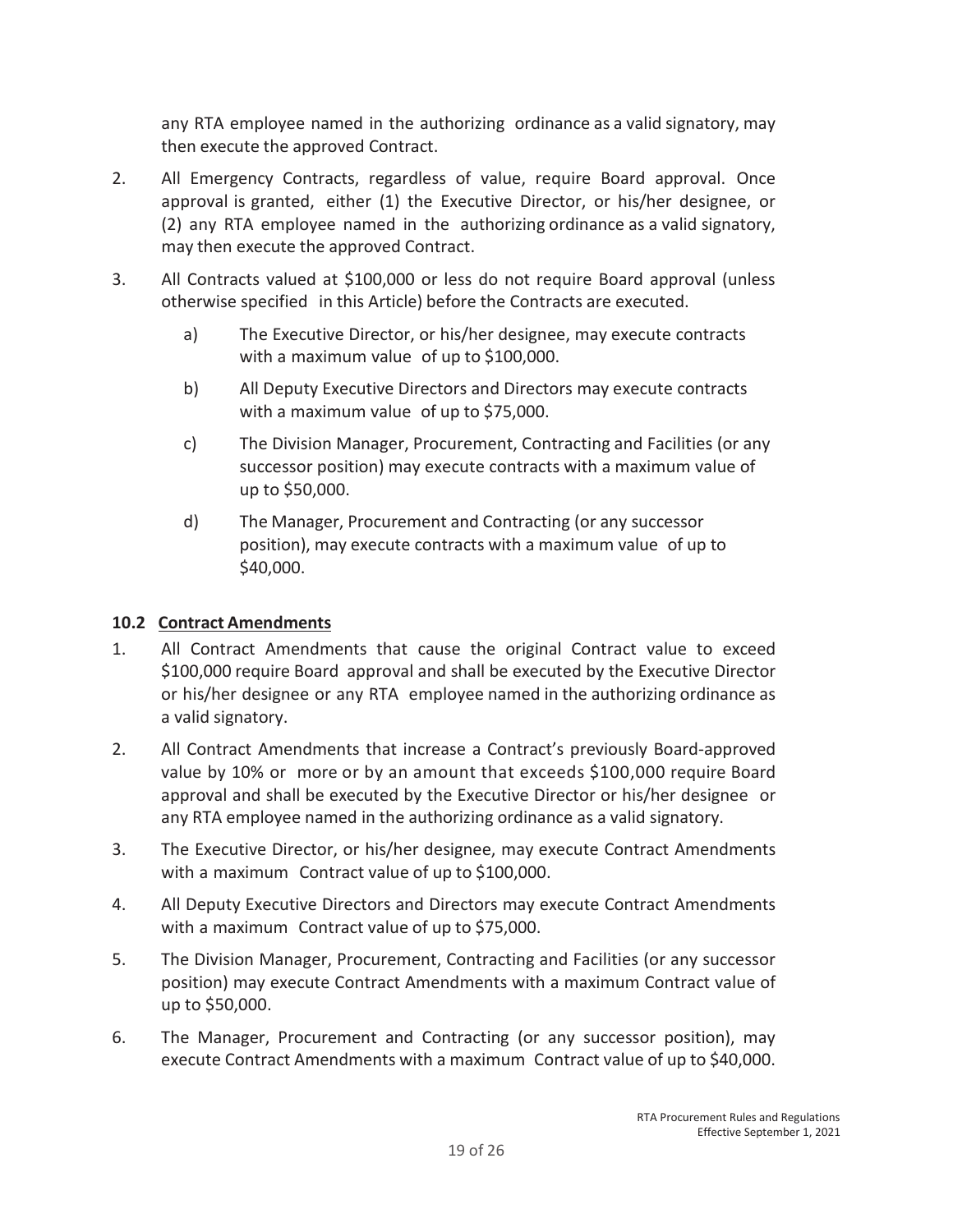### **10.3 Lobbying Contracts**

Notwithstanding anything else in these Regulations, all Contracts for lobbying services must be approved by the Board and signed by the Chairman of the Authority.

### **10.4 Legal Contracts**

With the approval of the Chairman, the General Counsel is authorized to engage the services of (i) expert witnesses, (ii) law firms, (iii) attorneys, and (iv) other providers of Professional Services whose services are, in the opinion of the General Counsel, necessary to resolve a legal matter, or to give legal advice and counsel on any other matter, regardless of cost.

### **10.5 Notice of Intent**

The Manager of Procurement and Contracting may issue a Notice of Intent, in an amount not-to-exceed \$40,000, to any vendor for whom a Contract has been authorized, but not yet executed, pursuant to Section 10.1. In the absence of a Notice of Intent issued by the Manager, Procurement and Contracting, no vendor may be authorized by any RTA employee to begin providing services to the RTA without a Contract executed by a duly authorized representative of the RTA.

Prior to execution of a Contract by the Contractor and RTA, RTA may use a Notice of Intent to demonstrate its intent to enter into the Contract with the Contractor. Notices of Intent are not binding on the RTA and may not be used to circumvent these Regulations. The Notice of Intent will authorize the Contractor to begin immediately performing services or delivering supplies with the anticipation of an executed Contract.

# **10.6 Legal Review**

All Contracts, Contract Amendments, Purchase Orders or other contract forms exceeding \$10,000 must be reviewed and approved as to form and legality by the General Counsel, Deputy General Counsel or attorney designee prior to being executed by an authorized signatory as set forth in this Article 10.

# **Article 11: Debarment and Suspension Procedures**

# **11.1 Ineligible List**

The Manager, Procurement and Contracting will maintain a list of all debarments and suspensions. The Ineligible List will be a public record. All bidders or proposers on RTA contracts will certify that they and all subcontractors on the contract are not presently debarred, suspended, proposed for debarment, declared ineligible, or voluntarily excluded from covered transactions by any Federal, state, or local department or agency.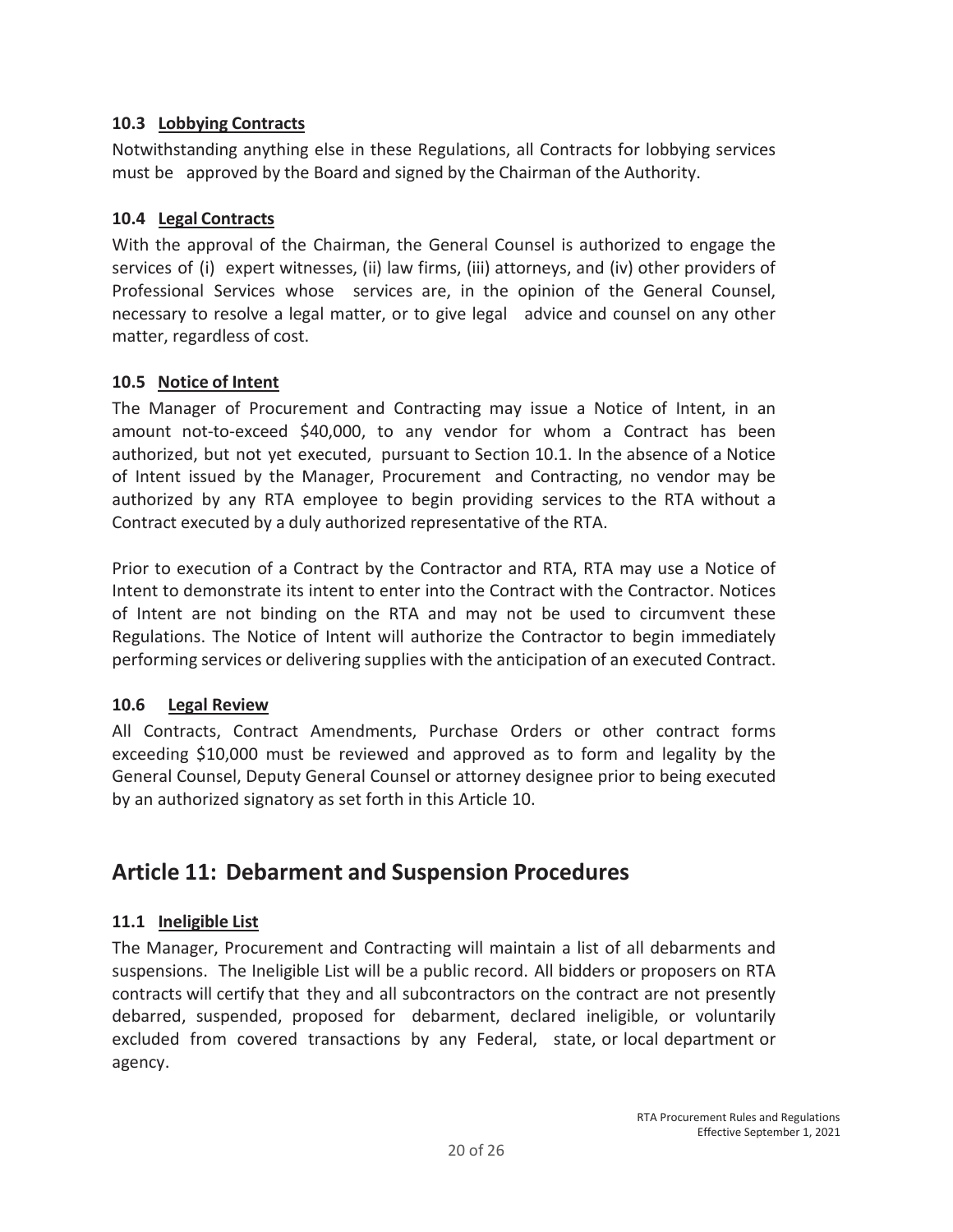### **11.2 Causes for Debarment and Suspension**

The causes for debarment or suspension include the following:

- 1. Conviction for commission of a criminal offense as related to obtaining or attempting to obtain a public or private contract or subcontract, or in the performance of such contract or subcontract;
- 2. Conviction under state or federal statutes of embezzlement, theft, forgery, bribery, falsification or destruction of records, receiving stolen property, or any other offense indicating a lack of business integrity or business honesty which currently, seriously, and directly affects responsibility as a contractor;
- 3. Conviction under state or federal antitrust statutes arising out of the submission of Bids or Proposals;
- 4. Serious violation of contract provisions, as set forth below, of a character which is regarded by the Manager, Procurement and Contracting to justify debarment action:
	- a) failure without good cause to perform in accordance with the specifications or within the time limit provided in the contract; or
	- b) a recent record of failure to perform or of unsatisfactory performance in accordance with the terms of one or more contracts; provided that failure to perform or unsatisfactory performance caused by acts beyond the control of the contractor will not be considered to be a basis for debarment;
- 5. Deliberate failure of a surety, without good cause, to fulfill its obligations to the RTA on any performance and/or payment bond or bid bond naming the RTA as obligee;
- 6. Violation of the RTA Ethics Policy;
- 7. Making a material misrepresentation in connection with an application for certification or re-certification as a Disadvantaged Business Enterprise, Minority or Women Owned Business Enterprise, Small Business Set Aside, or Veteran Owned Business Enterprise Program; and
- 8. Any other cause the Manager, Procurement and Contracting determines to affect Responsibility as a contractor, including, but not limited to, debarment by another governmental entity.

### **11.3 Decision**

The Manager, Procurement and Contracting will issue a written decision as to whether the person or entity should be debarred or suspended, subject to review and concurrence by the General Counsel. The decision will state the reasons for the action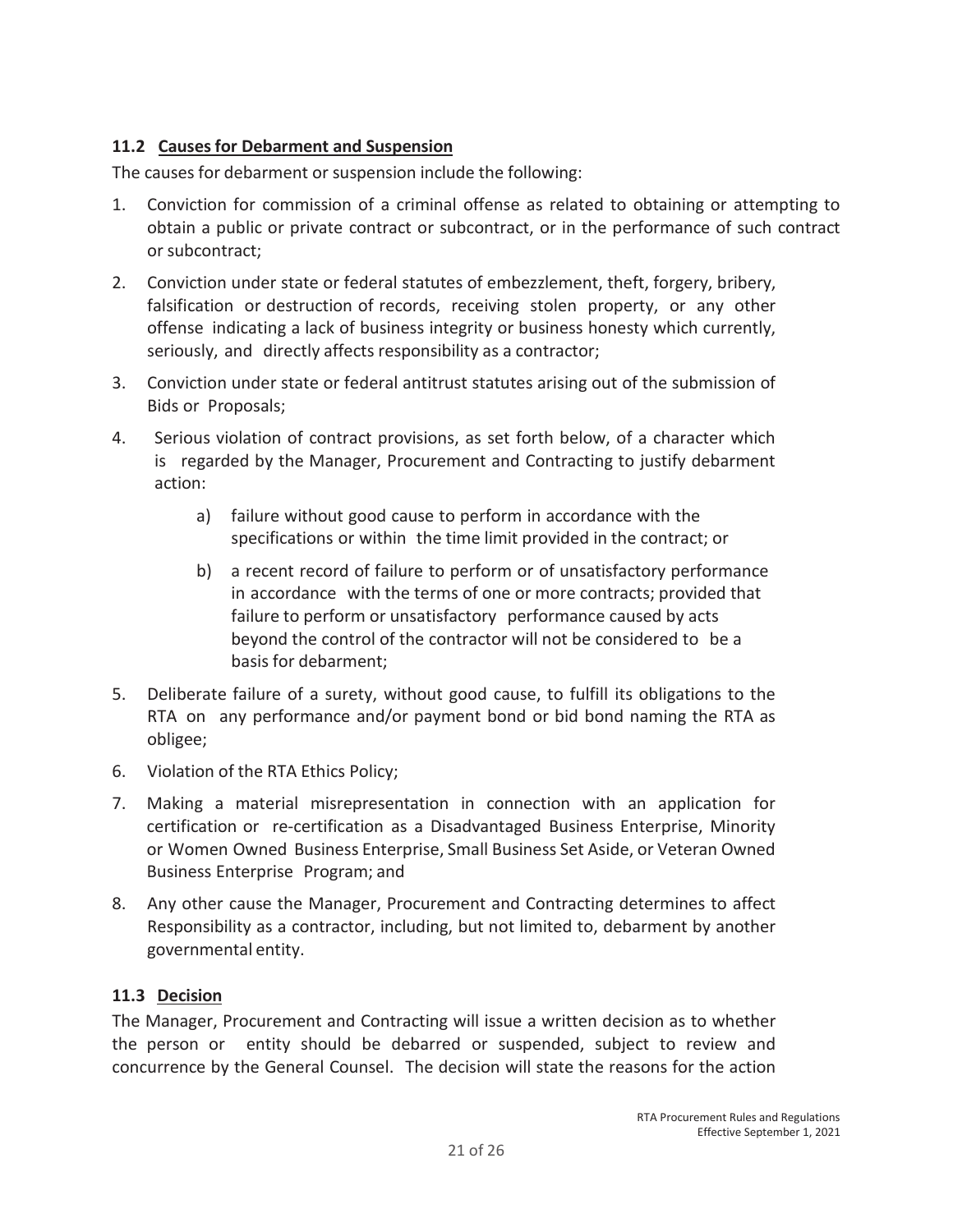taken and (1) if the decision is to debar or suspend, inform the debarred or suspended person or entity involved of his rights for judicial review of the decision as provided in these Procurement Rules and Regulations or (2) if the decision is not to debar or suspend, inform the person or entity involved of that the process has concluded and that there was no decision to debar or suspend.

# **11.4 Scope of Decision**

The decision will apply to the person or entity set forth in the notification of debarment or suspension, and, potentially, the associated organization or business entity in which: (1) a debarred or suspended person or entity is an officer, director or in any other substantial management position, until such time as the individual is severed from such organization; or (2) a debarred or suspended person or entity has controlling legal or beneficial financial interest, until such time as the debarred or suspended person or entity divests from such interest; or (3) a debarred or suspended organization controls or is controlled by such associated business organization or entity which, subsequent to the date administrative action was taken, begins or holds itself out as ready to perform the same work which the debarred or suspended organization was performing or endeavored to perform; or otherwise demonstrates by its action subsequent to the date of debarment or suspension that it is evading the decision. Any issue of fact as to the scope of decision will be subject to the hearing requirements provided hereunder.

Any debarred or suspended person, for the term of such suspension or debarment, will be ineligible to perform work as a contractor or any tier subcontractor on contracts awarded or approved by the RTA.

### **11.5 State or Federal Debarment or Suspension**

In the event that applicable state or federal laws, regulations or rules mandate a greater or lesser period of ineligibility for the award of contracts to a person, such laws, regulations or rules will determine such person's eligibility with respect to the specific causes for debarment and suspension contained in such laws, regulations and rules. In addition, where applicable state or federal laws, regulations or rules provide for debarment or suspension for causes in addition to those specified in this Article, such state or federal laws, regulations or rules will determine eligibility. Furthermore, if a person is debarred or suspended by an agency of the State of Illinois or the Federal government and such debarment or suspension is applicable to contracts awarded by the RTA, such state or federal debarment or suspension will determine eligibility for consideration for award.

### **11.6 Finality of Decision**

A decision under this Article to debar or suspend will be final and conclusive unless the debarred or suspended person, within thirty (30) days after issuance of the decision,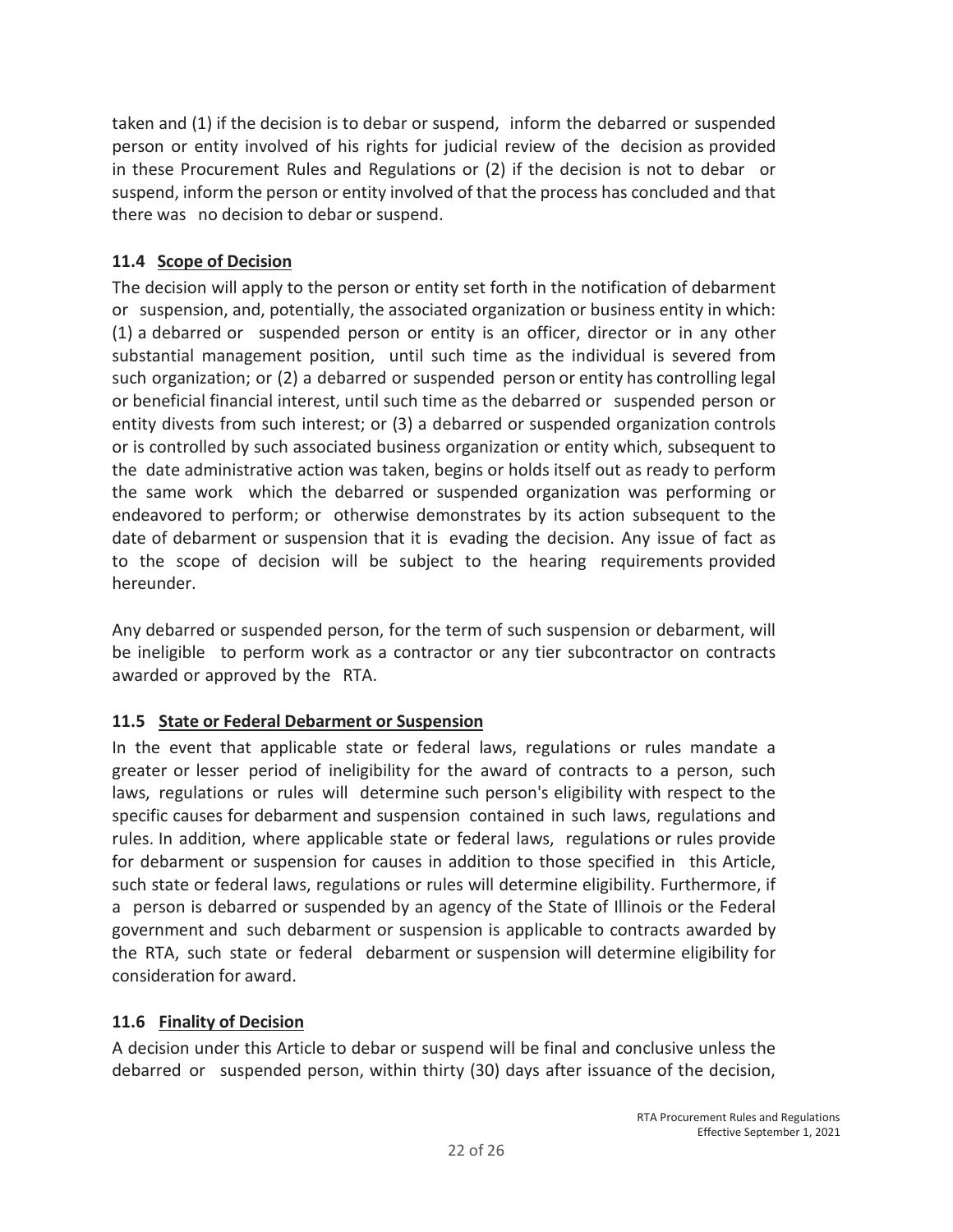commences a timely action in a court of competent jurisdiction in accordance with applicable law.

# **Article 12: Bid Protest Procedures**

The RTA will entertain protests from interested parties regarding its procurement actions. The RTA will respond to any bona fide protest filed in a timely manner provided that the protest is not of a frivolous or vexatious nature. The RTA will not allow a protest to delay the procurement of needed goods or services unless it is apparent that the RTA participated in a practice that granted an unfair advantage to a participant in the procurement.

### **Definitions**

"**Contract**" means any contract, agreement, purchase order, or order placed by the RTA to receive goods or services from an external source.

"**Day or Days**" means a working day or days of the RTA.

"**Interested Party**" means a participant or prospective participant in an RTA procurement whose direct economic interest is affected by the award of the contract for the procurement.

"**Offer**" means a response to an RTA procurement solicitation, including but not limited to quotations, bids, proposals and expressions of interest or qualifications.

# **Submission of Protests**

Any interested party may file a bid protest with the RTA on the basis that the RTA failed to comply with a federal or state law or that the RTA failed to follow its own Procurement Regulations. A valid protest must include the following information:

- 1. Name and address of the protestor;
- 2. Identification of the procurement action being protested; and
- 3. A statement of the reason for the protest, identifying the federal or state law or the RTA Procurement Regulation that the protestor alleges has been violated by the RTA.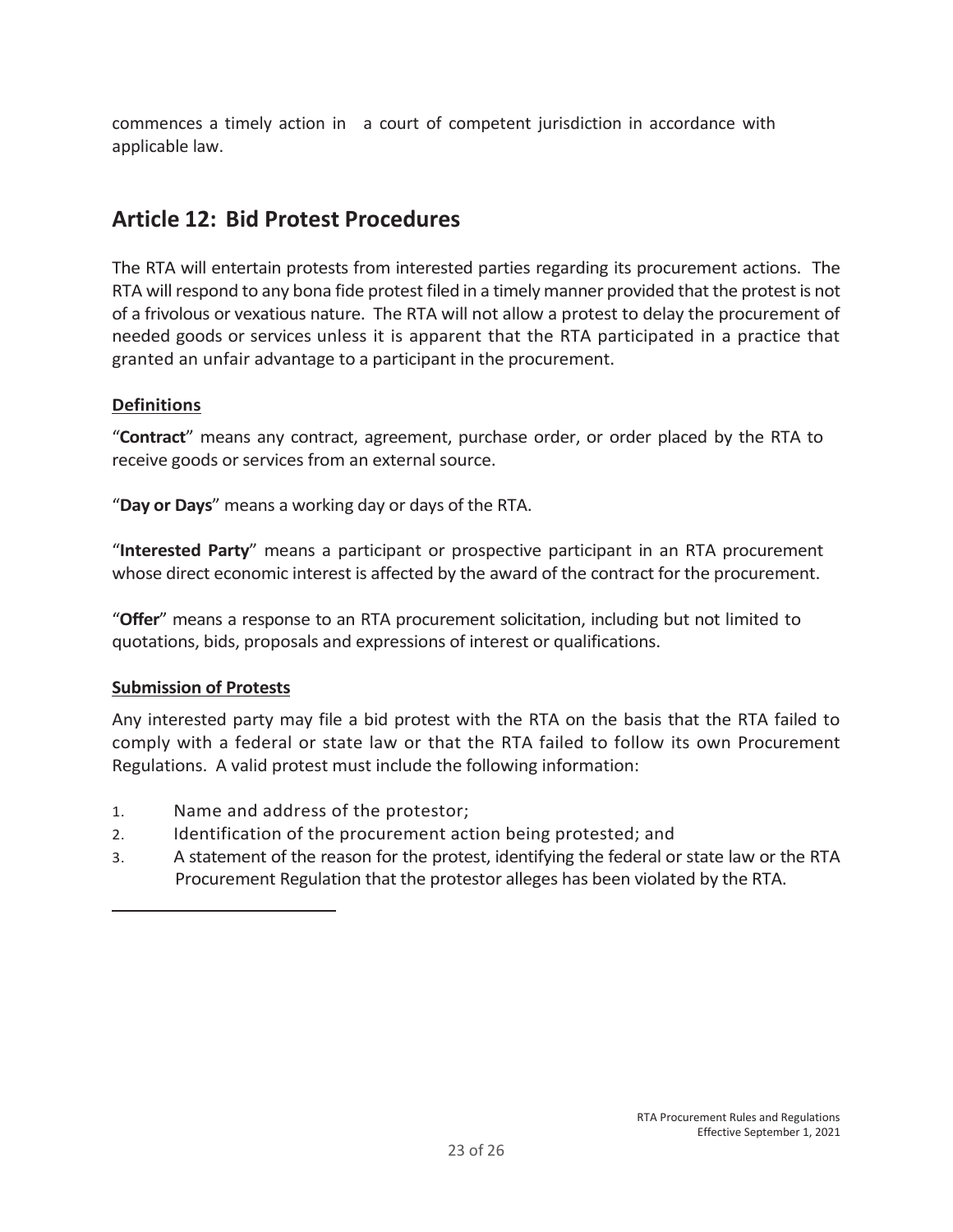### **Types of Protests and Deadline to File**

The deadline for a valid protest will be determined by the progress of the procurement. The RTA will recognize three different types of protests:

### 1. **Protest regarding solicitation**

Any protest regarding the solicitation must be filed no later than the established due date for the solicitation.

This type of protest includes a claim that the solicitation contained exclusionary or *discriminatory specifications, or that the basis for award or any claim that the procurement documents or the procurement process violates a federal or state law or fail to follow its own Procurement Regulations.* 

### 2. **Protest regarding offer evaluation**

Any protest regarding the evaluation of offers must be filed before award of the contract. (The contract award date is determined by the date that the RTA issues letters of award and non-award to all proposers.). Any protest filed after such date which raises such issues will not be considered as a valid protest but may be considered if it is determined to be in the best interests of the RTA.

*This type of protest challenges the RTA's determination of responsiveness of offers and responsibility of offerors, errors in calculation, or that the RTA's evaluation of offers violated a federal or state law or its own Procurement Regulations.* 

# 3. **Protest regarding award of contract**

Any protest regarding the award of the contract must be filed no later than ten (10) days after the date of award of the contract. (The contract award date is determined by the date that the RTA issues letters of award and non-award to all proposers.) Any protest filed after such date which raises an issue regarding the award will not be considered as a valid protest but may be considered if it is determined to be in the best interests of the RTA.

*This type of protest will only be entertained by the RTA if the protestor is able to demonstrate that the party awarded the contract fraudulently represented itself as a responsible bidder or that the RTA violated a federal or state law or its own Procurement Regulations in awarding the contract.*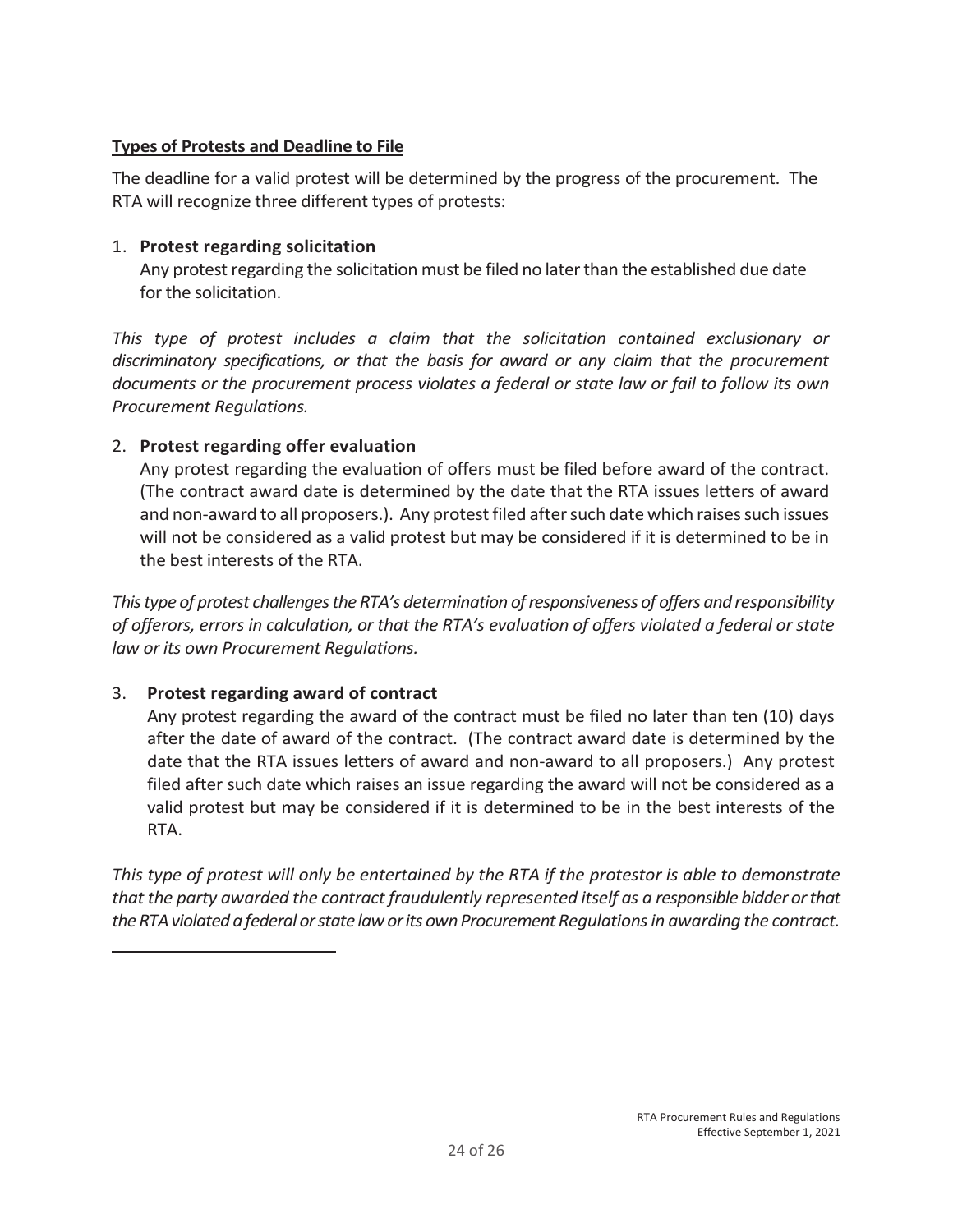### **The RTA's Response to Protests**

The RTA will notify a protestor upon receipt of a timely protest and may, where appropriate, request further information. The RTA may, at its sole discretion, meet with the protestor to review the issues raised in the protest. The RTA's consideration of the protest, except as otherwise provided in the following paragraph "**Decisions by the RTA***"* will be in accordance with the following provisions:

### 1. **Protest regarding solicitation**

Upon receipt of a valid protest regarding solicitation, the RTA may postpone the deadline for submission of offers until resolution of the protest.

If the protest regarding the solicitation includes a claim of unduly restrictive or exclusionary specifications, the RTA will, in considering the protest, consider both the specific needs of the RTA for the feature or item challenged and any effect on competition of including the specification regarding that feature or item. If the RTA determines that such feature or item was included in the specification in order to meet a legitimate need of the RTA and was not unduly restrictive of competition or designed to exclude a particular competitor, then the RTA will deny the protest.

### 2. **Protest regarding evaluation of offers**

Upon receipt of a valid protest regarding the evaluation of offers, the RTA will suspend its evaluation of all offers until resolution of the protest.

### 3. **Protest after award**

Upon receipt of a timely protest regarding the award of a contract, the RTA will issue a stop work order, if necessary, until the resolution of the protest.

### **Decisions by the RTA**

As indicated above, in most instances, the RTA will suspend the procurement action upon receipt of a bona fide bid protest. However, the RTA reserves the right, notwithstanding the presence of a protest, to proceed with the appropriate action in the procurement process in the following instances:

- a) when failing to fulfill the need for the items or services would cause irreparable harm to the RTA or its Service Boards;
- b) when the RTA determines that the protest is vexatious or frivolous; or
- c) when delivery or performance will be unduly delayed, or other undue harm would occur by delaying the award of the contract.